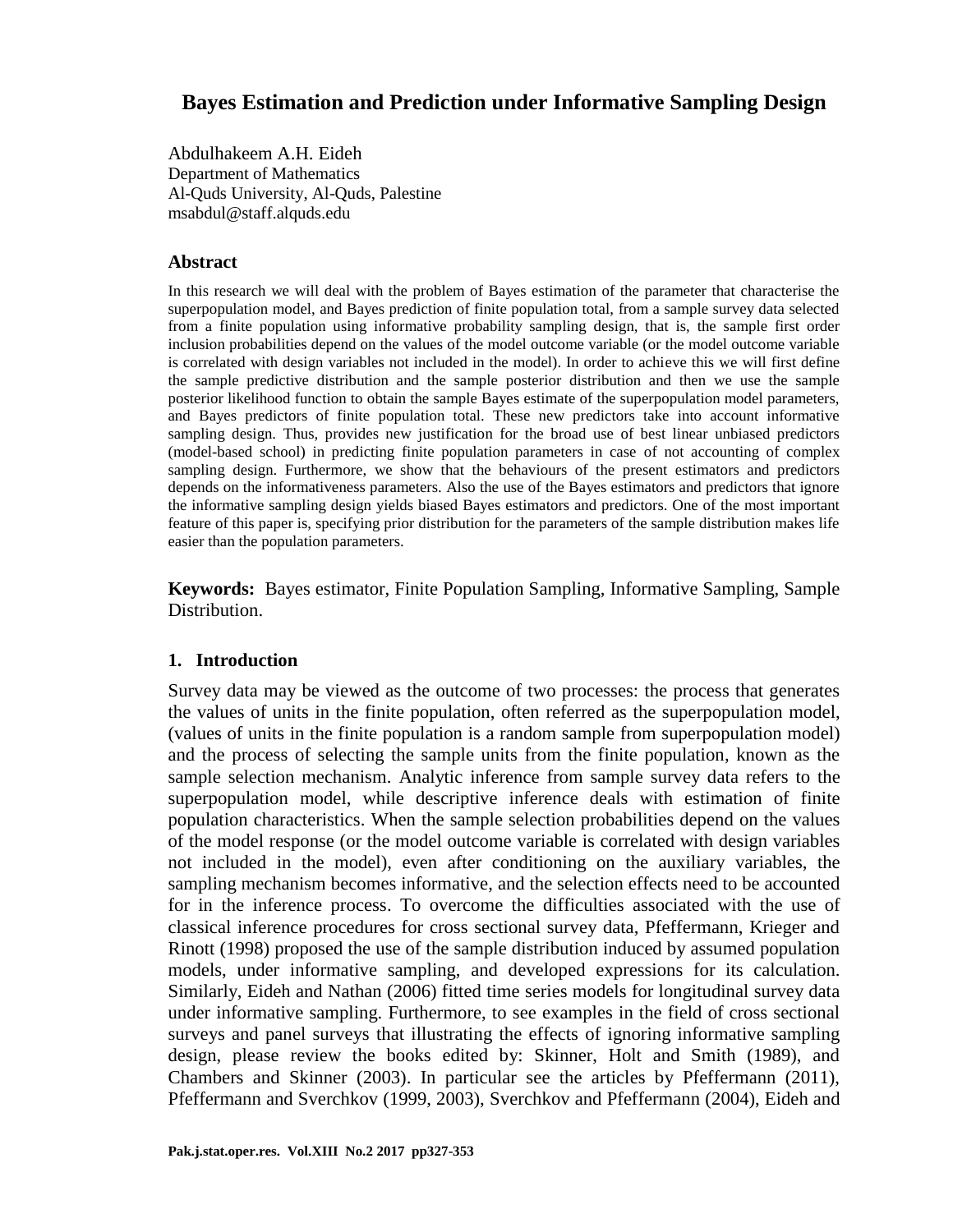Nathan (2006a, 2006b, 2009), Eideh (2003, 2012a, 2012b). In these articles the authors reviewed many examples reported in the literature that illustrate the effect of ignoring the sampling process when fitting models to survey data based on complex sample and they discussed methods to deal with this problem.

Kim (2002) considers Bayesian and Empirical Bayesian approach to small area estimation under informative sampling. Sverchkov and Pfeffermann (2004) study the use of the sample distribution for the prediction of finite population totals under single-stage sampling. They propose predictors that employ the sample values of the target study variable, the sampling weights of the sample units and possibly known population values of auxiliary variables. They solve the prediction problem by estimating the expectation of the study values for units outside the sample as a function of the corresponding expectation under the sample distribution and the sampling weights. The prediction mean square error is estimated by a combination of an inverse sampling procedure and a resampling method. An interesting outcome of the present analysis is that several familiar estimators in common use are shown to be special cases of the proposed approach, thus providing them a new interpretation. They study the performance of the new and some old predictors in common use is evaluated and compared by a Monte Carlo simulation study using a real data set. In their article they use the sample and sample-complement distributions for developing design consistent predictors of finite population totals. Known predictors in common use are shown to be special cases of the present theory. The mean square errors (MSEs) of the new predictors are estimated by a combination of an inverse sampling algorithm and a resampling method. As supported by theory and illustrated in the empirical study, predictors of finite population totals that only require the prediction of the outcome values for units outside the sample perform better than predictors in common use even under a design based framework, unless the sampling fractions are very small. The MSE estimators are shown to perform well both in terms of bias and when used for the computation of confidence intervals for the population totals. The author pointed that "Further experimentation with this kind of predictors and MSE estimation is therefore highly recommended". Nandram et al. (2006) study the problem in which a biased sample is selected from a finite population (a random sample from a super-population), and inference is required for the finite population mean and the superpopulation mean. However, the measurements may not be normally distributed, a necessary condition for their method; a transformation, which can possibly provide a normal approximation, is needed. The authors use the Gibbs sampler and the sample importance resampling algorithm to fit the non-ignorable selection model to a simple example on natural gas production. Their non-ignorable selection model estimates the finite population mean production much closer to the true finite population mean than a model which ignores the selection probabilities, and there is improved precision of the non-ignorable selection model over this latter model. A naive 95% credible interval based on the Horvitz–Thompson estimator is too wide. Rao (2011) provides an account of both parametric and nonparametric Bayesian (and pseudo-Bayesian) approaches to inference from survey data, focusing on descriptive finite population parameters. Little (2012) characterize the prevailing philosophy of official statistics as a design/model compromise (DMC). It is design-based for descriptive inferences from large samples, and modelbased for small area estimation, nonsampling errors such as nonresponse or measurement error, and some other subfields like autoregressive integrated moving average (ARIMA) modeling of time series. Little suggests that DMC involves a form of "inferential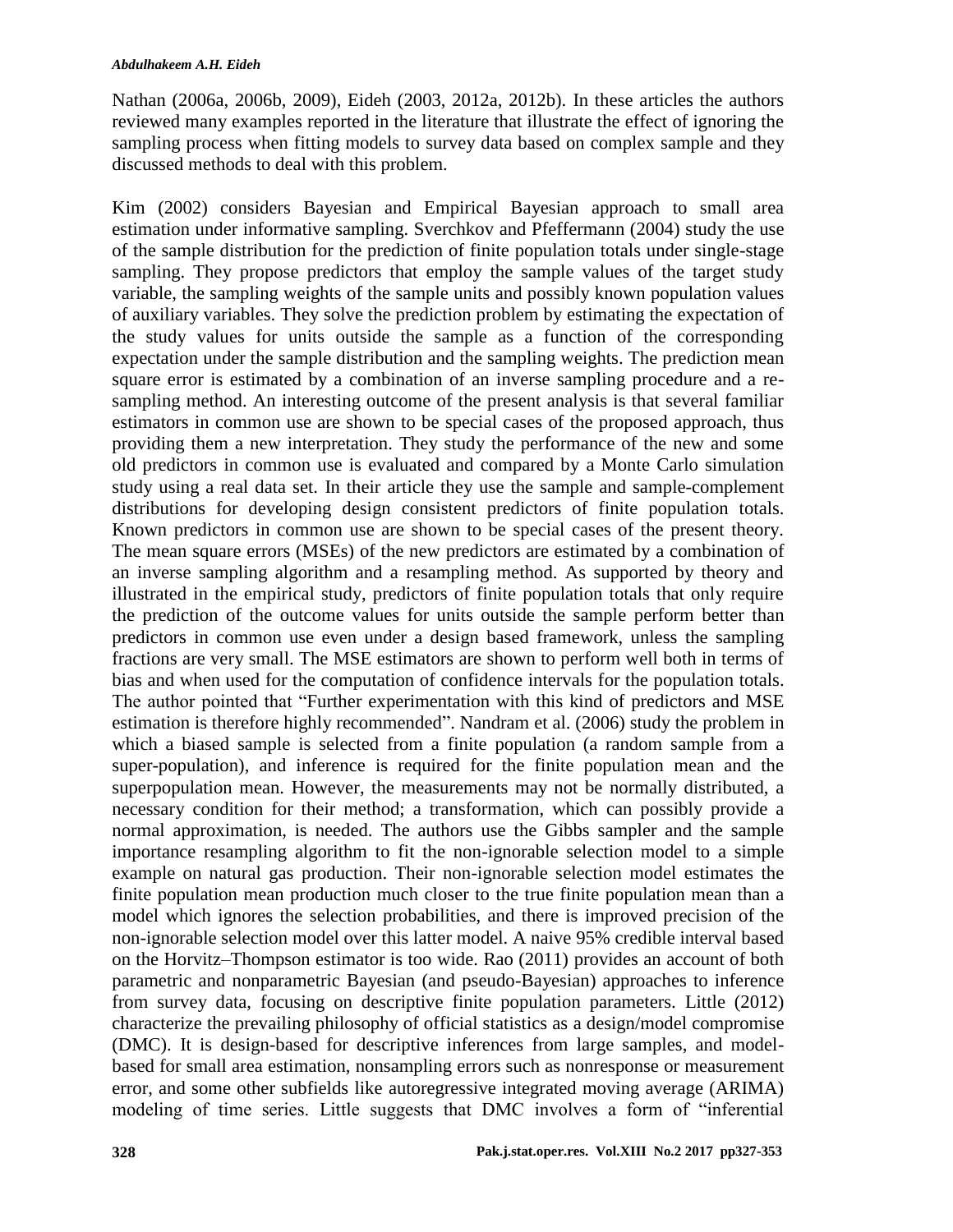schizophrenia", and offer examples of the problems this creates. He discuss an alternative philosophy for survey inference which is called calibrated Bayes (CB), where inferences for a particular data set are Bayesian, but models are chosen to yield inferences that have good design-based properties. Little argue that CB resolves DMC conflicts, and capitalizes on the strengths of both frequentist and Bayesian approaches. Features of the CB approach to surveys include the incorporation of survey design information into the model, and models with weak prior distributions that avoid strong parametric assumptions. Savitsky and Toth (2016) propose to construct a pseudo-posterior distribution that utilizes sampling weights based on the marginal inclusion probabilities to exponentiate the likelihood contribution of each sampled unit, which weights the information in the sample back to the population. They construct conditions on known marginal and pairwise inclusion probabilities that define a class of sampling designs where consistency of the pseudo posterior is guaranteed.

In this paper we will account for informative probability sampling design in the Bayesian approach to sample survey inference, for example Bayes estimation of the parameters of superpopulation model and prediction of finite population total.

The plan of the paper is as follows, Section 2 is devoted to the definitions of sample and sample-complement distributions. In Section 3 we define the sample posterior distribution. In Section 4, we develop the sample posterior likelihood and Bayesian inference for superpopulation parameter. The Bayesian approach are studied for normal and Bernoulli superpoulation models in Sections 5 and 6. In Section 7, we propose a new Bayes prediction of finite population total. Finally some conclusions are presented in Section 8.

# **2. Sample and Sample-Complement Distributions**

Let  $U = \{1,...,N\}$  denote a finite population consisting of N units. Let y be the study variable of interest and let  $y_i$  be the value of y for the *i*th population unit. We consider the population values  $y_1, \ldots, y_N$  as random variables, which are independent realizations from a distribution with probability density function (pdf)  $f_p(y_i|\theta)$ , indexed by a vector of parameters  $\theta \in \Omega$ , where  $\Omega$  is the parameter space of  $\theta$ . Let  $\mathbf{x}_i = (x_{i1},...,x_{i_p})'$  $\mathbf{x}_{i} = (x_{i1},...,x_{ip})$ ,  $i \in U$ be the values of a vector of auxiliary variables,  $x_1, ..., x_p$ , and  $\mathbf{z} = \{z_1, ..., z_N\}$  be the values of known design variables, used for the sample selection process not included in the model under consideration. In what follows, we consider a sampling design with selection probabilities  $\pi_i = \Pr(i \in s)$ , and sampling weight  $w_i = 1/\pi_i$ ;  $i = 1,...,N$ . In practice, the  $\pi_i$ 's may depend on the population values  $(x, y, z)$ . We express this dependence by writing:  $\pi_i = \Pr(i \in s | \mathbf{x}, \mathbf{y}, \mathbf{z})$  for all units  $i \in U$ . Since  $\pi_1, ..., \pi_N$  are defined by the realizations  $(\mathbf{x}_i, y_i, \mathbf{z}_i)$ ,  $i = 1,...,N$ , therefore they are random realizations defined on the space of possible populations. The sample *s* consists of the subset of *U* selected at random by the sampling scheme with inclusion probabilities  $\pi_1, \dots, \pi_N$ . Denote by  $I = (I_1, ..., I_N)$  the *N* by 1 sample indicator (vector) variable, such that  $I_i = 1$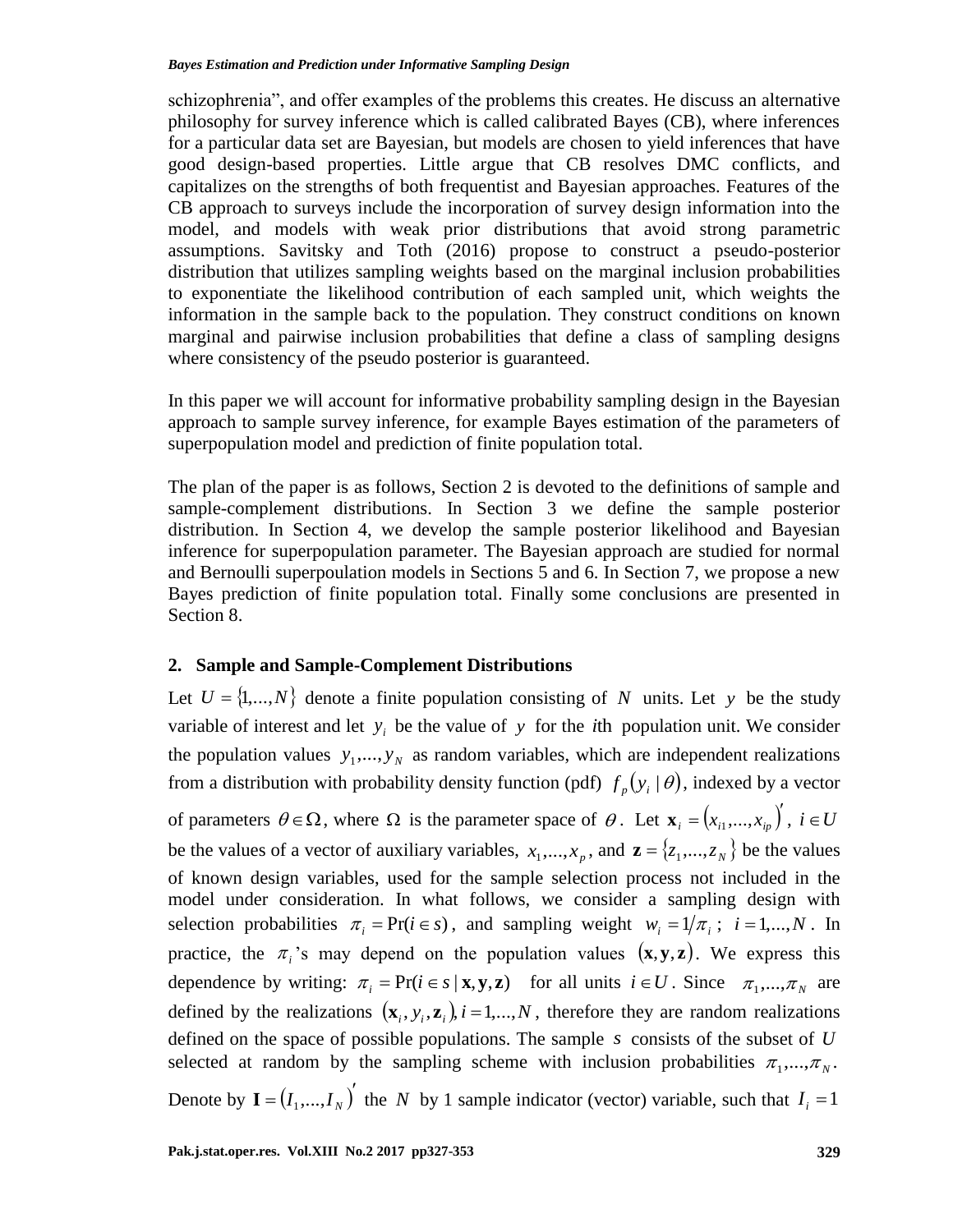if unit  $i \in U$  is selected to the sample and  $I_i = 0$  if otherwise. The sample s is defined accordingly as  $s = \{i \mid i \in U, I_i = 1\}$  and its complement by  $c = \overline{s} = \{i \mid i \in U, I_i = 0\}$ . We assume probability sampling, so that  $\pi_i = \Pr(i \in s) > 0$  for all units  $i \in U$ .

Let  $f_p$  and  $E_p(\cdot)$  denote the pdf and the mathematical expectation of the population distribution, respectively;  $f_s$  and  $E_s(\cdot)$  denote the pdf and the mathematical expectation of the sample distribution, respectively; and  $f_c$  and  $E_c(\cdot)$  denote the pdf and the mathematical expectation of the sample-complement distribution. Assume that the population pdf depends on known values of the auxiliary variables  $\mathbf{x}_i$ , so that  $y_i \sim f_p(y_i \mid \mathbf{x}_i, \theta_p)$ . According to Pfeffermann, Krieger and Rinott, Y. (1998), the (marginal) sample pdf of  $y_i$  is given by:

$$
f_s(y_i | \mathbf{x}_i, \theta, \gamma) = f_p(y_i | \mathbf{x}_i, \theta, \gamma, i \in \mathbf{s})
$$
  
= 
$$
\frac{E_p(\pi_i | \mathbf{x}_i, y_i, \gamma) f_p(y_i | \mathbf{x}_i, \theta)}{E_p(\pi_i | \mathbf{x}_i, \theta, \gamma)}
$$
(1)

where

$$
E_p(\pi_i \mid \mathbf{x}_i, \theta, \gamma) = \int E_p(\pi_i \mid \mathbf{x}_i, y_i, \gamma) f_p(y_i \mid \mathbf{x}_i, \theta) dy_i
$$

and  $\gamma$  is the informativeness parameter.

Similarly, Sverchkov and Pfeffermann (2004) define the sample-complement pdf of  $y_i$ as:

$$
f_c(y_i \mid \mathbf{x}_i) = \frac{E_p(1 - \pi_i \mid \mathbf{x}_i, y_i) f_p(y_i \mid \mathbf{x}_i)}{E_p(1 - \pi_i \mid \mathbf{x}_i)}
$$
(2)

For vector of random variables  $(y_i, \mathbf{x}_i)$ , the following relationships hold:

$$
E_s(w_i \mid y_i) = \{E_p(\pi_i \mid y_i)\}^{-1}
$$
 (3a)

$$
E_p(y_i \mid \mathbf{x}_i) = \{E_s(w_i \mid \mathbf{x}_i)\}^{-1} E_s(w_i y_i \mid \mathbf{x}_i)
$$
\n(3b)

$$
E_s(w_i) = \{E_p(\pi_i)\}^{-1}
$$
 (3c)

$$
E_c(y_i \mid \mathbf{x}_i) = \frac{E_p \{(1 - \pi_i) y_i \mid x_i\}}{E_p \{(1 - \pi_i) \mid x_i\}} = \frac{E_s \{(w_i - 1) y_i \mid x_i\}}{E_s \{(w_i - 1) \mid x_i\}}
$$
(3d)

See Pfeffermann and Sverchkov (1999) and Sverchkov and Pfeffermann (2004).

Having derived the sample distribution, Pfeffermann, Krieger and Rinott (1998) proved that if the population measurements  $y_i$  are independent, then as  $N \rightarrow \infty$  (with *n* fixed) the sample measurements are asymptotically independent, so we can apply standard inference procedures to complex survey data by using the marginal sample distribution for each unit. Based on the sample data  $\{y_i, \mathbf{x}_i, w_i; i \in s\}$ , Pfeffermann, Krieger and Rinott (1998) proposed a two-step estimation method: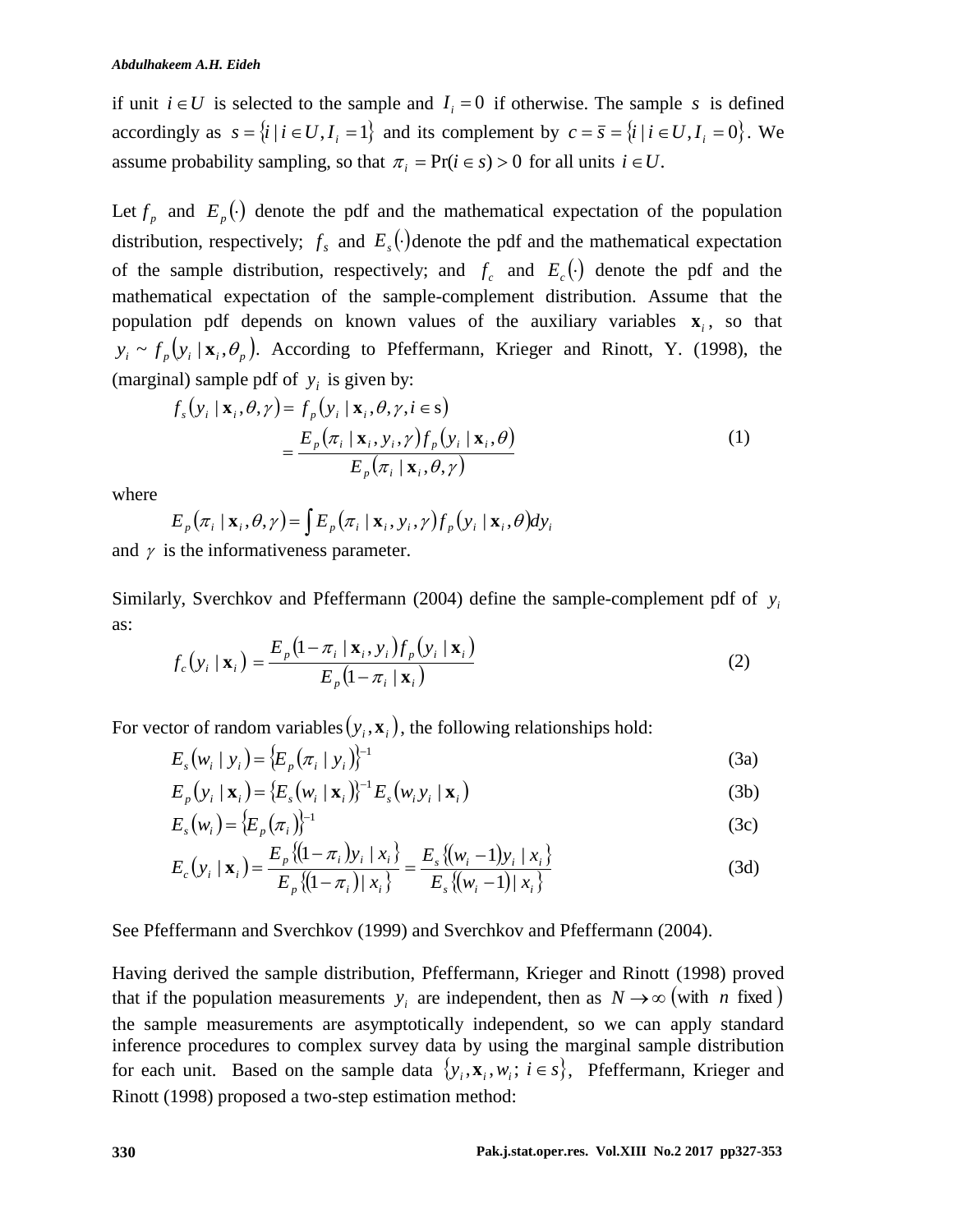*Step-one:* Estimate the informativeness parameters  $\gamma$  using equation (3a). Denoting the resulting estimate of  $\gamma$  by  $\tilde{\gamma}$ .

*Step-two:* Substitute  $\tilde{\gamma}$  in the sample log-likelihood function, and then maximize the resulting sample log-likelihood function with respect to the population parameters,  $\theta$ :

$$
l_{rs}(\theta,\widetilde{\gamma})=l_{ss}(\theta)-\sum_{i=1}^n \log E_p(\pi_i \mid \mathbf{x}_i,\theta,\widetilde{\gamma})=l_{ss}(\theta)+\sum_{i=1}^n \log E_s(\mathbf{w}_i \mid \mathbf{x}_i,\theta,\widetilde{\gamma})
$$
(4)

where  $l_{rs}(\theta, \tilde{\gamma})$  is the sample log-likelihood after substituting  $\tilde{\gamma}$  in the sample loglikelihood function and where  $l_{ss}(\theta) = \sum_{i=1}^{n} \log \{f_p(y_i \mid \mathbf{x}_i, \theta)\}$  $=$  $\sum_{n=1}^{n}$ *i*  $l_{\mathit{srs}}\left(\theta\right)$  =  $\sum\log\left\{ f_{_{p}}\left(\boldsymbol{\mathrm{y}}_{_{i}}\mid\mathbf{x}_{_{i}}\right)\right\}$ 1  $\theta = \sum \log \{f_n(y_i \mid \mathbf{x}_i, \theta)\}\$ is the classical log-

likelihood.

For more discussion on the use of sample and sample-complement distributions for analytic inference, see Pfeffermann and Sverchkov (1999, 2003), Sverchkov and Pfeffermann (2004), Eideh and Nathan (2009) and Eideh (2012a, 2012b).

#### **3. Sample Posterior Distribution**

In this section we describe Bayesian approach to the problem of estimation. This approach takes into account any prior knowledge of the survey that the sampler has. Let  $q(\theta)$  be the prior pdf of  $\Theta$ , here we look upon  $\theta$  as a possible value of  $\Theta$ . Assume that the sample conditional pdf of  $y_i$  given  $\Theta = \theta$  is  $f_s(y_i | \theta)$ .

The informativess parameter (or the parameter of sample selection process)  $\gamma$  that index the selection model is a characteristic of the data collection but is not generally of scientific interestis and it is not identifiable (see Nandram et al. (2006)), therefore in this paper we treat  $\gamma$  as fixed in repeated sampling. So that  $f_s(y_i | \mathbf{x}_i, \theta, \gamma)$  can be written as  $f_s(y_i | \theta)$ . For more information on estimation of  $\gamma$ , see Eideh (2012a).

We next define the sample joint pdf of  $y_i$  and  $\Theta = \theta$ , Bayes sample marginal or Bayes sample predictive pdf of  $y_i$ , and sample posterior distribution.

(a) The sample joint pdf of 
$$
y_i
$$
 and  $\Theta$  denoted by,  $m_s(y_i, \theta)$  is defined by:  
\n
$$
m_s(y_i, \theta) = q(\theta) f_s(y_i | \theta)
$$
\n(5)

(b) An important quantity in Bayesian inferences and statistical decision theory is the marginal or Bayes predictive distribution of *Y* , which plays an important role in various scientific applications. The Bayes sample marginal or Bayes sample predictive or Bayes sample predictive pdf of  $y_i$ , denoted by,  $m_s(y_i)$  is given by:

$$
m_s(y_i) = \begin{cases} \int_{\Theta} m_s(y_i, \theta) d\theta = \int_{\Theta} q(\theta) f_s(y_i | \theta) d\theta & \text{if } \Theta \text{ is continuous} \\ \sum_{\Theta} m_s(y_i, \theta) = \sum_{\Theta} q(\theta) f_s(y_i | \theta) & \text{if } \Theta \text{ is discrete} \end{cases}
$$
(6)

**Pak.j.stat.oper.res. Vol.XIII No.2 2017 pp327-353 331**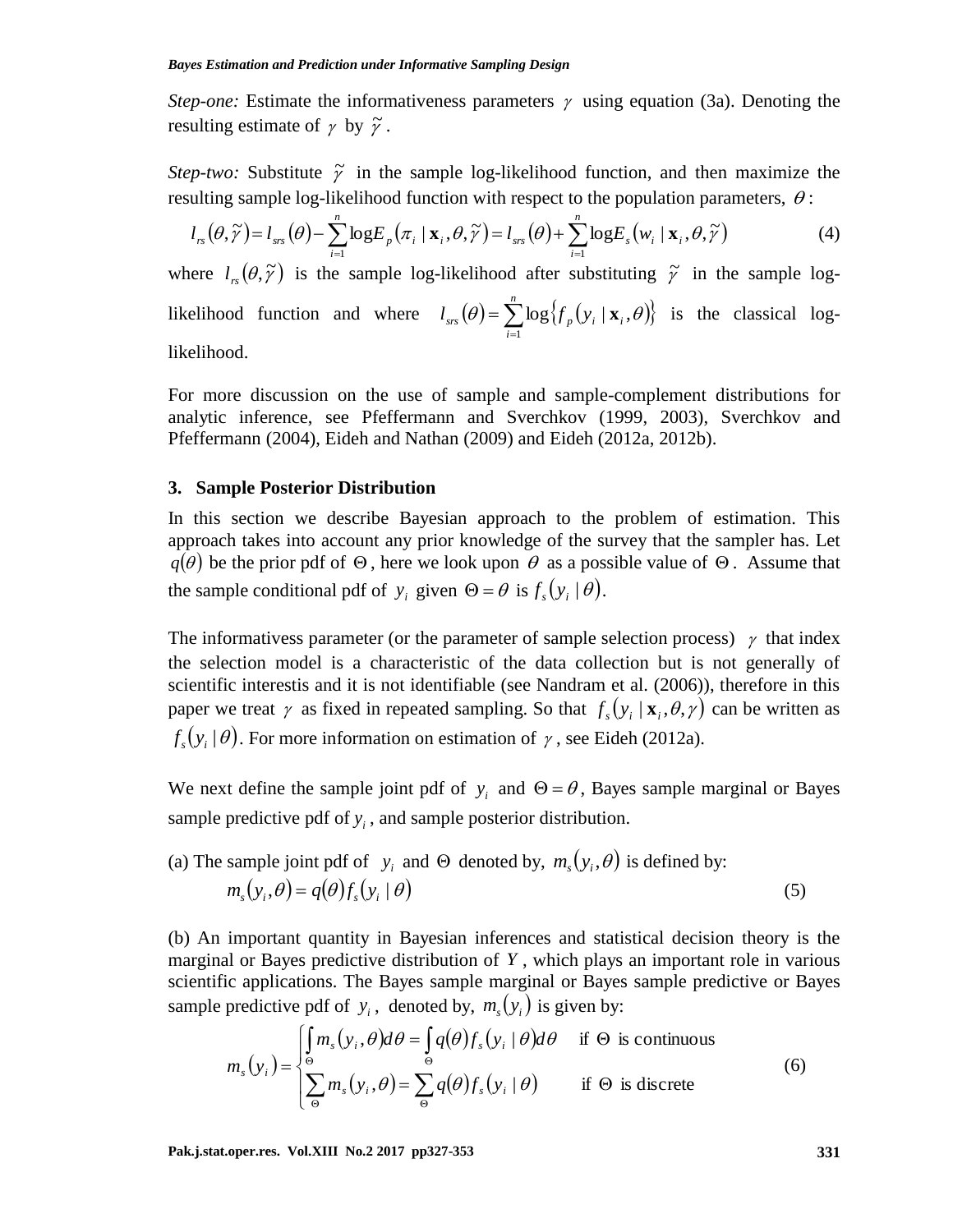The Bayes sample predictive pdf of  $y_i$  presents the evidence for a particular model, defined by prior distribution  $q(\theta)$  known as prior predictive as it represents the probability of observing the data  $y_i$  that was observed before it was observed.

(c) Now we introduce the sample posterior distribution, denoted by  $q_s(\theta | y_i)$ , which is a way, after (posterior to) observing  $y_i$ , for adjusting or updating the prior distribution  $q(\theta)$  (the beliefs about  $\theta \in \Omega$  prior to experimentation or prior to survey) to  $q_s(\theta | y_i)$ . Accordingly, all parametric statistical inferences about the parameters of interest, say  $\theta \in \Omega$ , are derived from the posterior sample distributions so it represents a complete solution to the inference problem.

The sample posterior distribution can be viewed as a way of combining the prior information  $q(\theta)$  and the sample information  $f_s(y | \theta)$ , in other words,  $q_s(\theta | x)$  contains all of the information combining prior knowledge and observations. The sample posterior distribution of  $\Theta = \theta$  given  $y_i$ , denoted by  $q_s(\theta | y_i)$  is defined by:

$$
q_s(\theta \mid y_i) = \frac{m_s(y_i, \theta)}{m_s(y_i)} = \frac{q(\theta)f_s(y_i \mid \theta)}{m_s(y_i)}
$$
  
= 
$$
\frac{q(\theta)E_p(\pi_i \mid y_i, \gamma)f_p(y_i \mid \theta)}{m_s(y_i)E_p(\pi_i \mid \theta)}
$$
  
= 
$$
\frac{q(\theta)Pr(i \in s \mid y_i, \gamma)f_p(y_i \mid \mathbf{x}_i, \theta)}{m_s(y_i)Pr(i \in s \mid \gamma)}
$$
 (7)

Note that:

- (i) If the sampling design is noninformative, that is,  $Pr(i \in s | y_i, \gamma) = Pr(i \in s | \gamma)$  for all  $y_i$ , then the sample joint pdf of  $y_i$  and  $\Theta$  is the same as the population joint pdf of  $y_i$  and  $\Theta$ , the Bayes sample predictive pdf of  $y_i$  posterior distribution is the same as the Bayes population predictive pdf of  $y_i$ , and the sample posterior distribution of  $\Theta = \theta$  given  $y_i$  is the same as the population posterior distribution of  $\Theta = \theta$  given  $y_i$ . So that data collection method (sampling design) does not influence Bayesian inference.
- (ii) The Bayes sample predictive pdf of  $y_i$ ,  $m_s(y_i)$ , represents the normalizing constant in Bayes theorem, so that

$$
q_s(\theta \mid y_i) = \frac{q(\theta) f_s(y_i \mid \theta)}{m_s(y_i)}
$$
(8)

is called normalized sample posterior distribution, while

$$
q_s(\theta \mid y_i) \propto q(\theta) f_s(y_i \mid \theta) \tag{9}
$$

is the unnormalized one.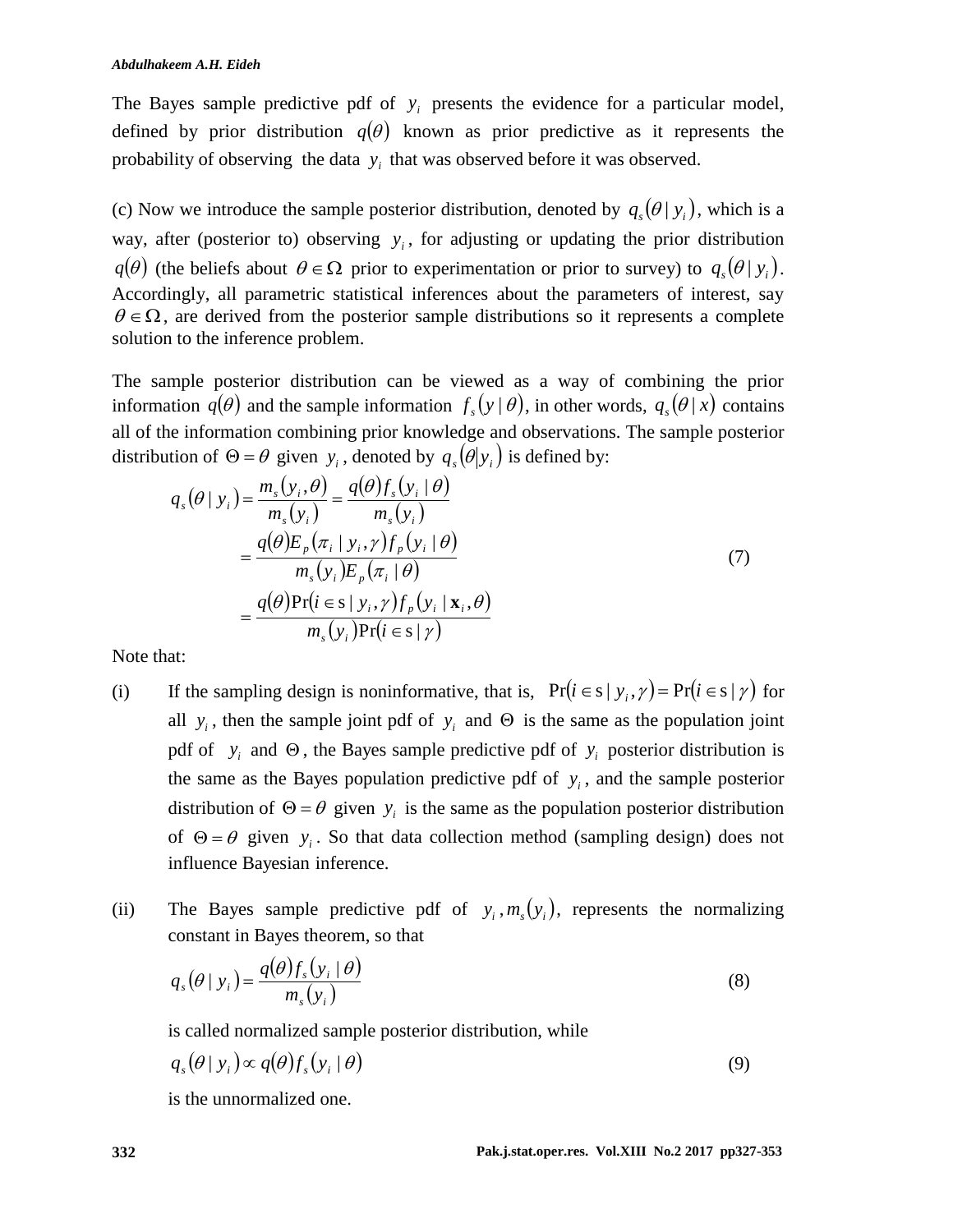- (iii) The sample posterior distribution (the distribution of  $\Theta$  after the sample is drawn) can be viewed as a way of combining the prior information  $q(\theta)$  (which reflects the subjective belief of  $\Theta$  before the sample is drawn), the sampling design,  $Pr(i \in s | y_i, \gamma)$ , and the population information  $f_p(y_i | \theta)$ . In other words,  $q_s(\theta|y_i)$  contains all of the information combining prior knowledge, sampling design and observations.
- (iv) With fixed  $f_p(y_i|\theta)$  and  $q(\theta)$ , the sample posterior distribution is completely determined by  $E_p(\pi_i | y_i, \gamma)$ . For more information on this issue, see Pfeffermann, Krieger and Rinott (1998), and Eideh (2010). Hence, sample posterior distribution combine: population distribution  $f_p(y_i|\theta)$ , prior distribution  $q(\theta)$  and  $E_n(\pi_i | y_i, \gamma).$
- (v) Furthermore,

$$
\frac{q_s(\theta_1 \mid y_i)}{q_s(\theta_2 \mid y_i)} = \frac{q(\theta_1)}{q(\theta_2)} \frac{q(\theta_1) f_s(y_i \mid \theta_1)}{q(\theta_2) f_s(y_i \mid \theta_2)}\tag{10}
$$

That is, the sample posterior odds are equal to prior odds,  $q(\theta_1)/q(\theta_2)$ , multiplied by the sample likelihood ratio,

$$
\frac{L_s(\theta_1 \mid y_i)}{L_s(\theta_2 \mid y_i)} = \frac{f_s(y_i \mid \theta_1)}{f_s(y_i \mid \theta_2)}\tag{11}
$$

# **4. Sample Posterior Likelihood and Bayesian Inference for Superpopulation Parameter**

Data collected by sample surveys, are used extensively to make inferences on assumed population models. Often, survey design features (clustering, stratification, unequal probability selection, etc.) are ignored and the sample data are then analyzed using classical methods based on simple random sampling. In this section we account for informative sampling design in the analysis of survey data using Bayesian inference.

If  ${\bf y}_s = (y_1, ..., y_n)^T$  $\mathbf{y}_s = (y_1, \dots, y_n)$  are independent and identical random variables from  $f_s(y_i | \theta)$ , then we can write the sample joint conditional pdf of  $\mathbf{y}_s = (y_1, \dots y_n)^T$  $\mathbf{y}_s = (y_1, \dots y_n)$  given  $\Theta = \theta$ , as:

$$
f_s(\mathbf{y}_s \mid \boldsymbol{\theta}) = L_s(\mathbf{y}_s \mid \boldsymbol{\theta}) = \prod_{i=1}^n f_s(y_i \mid \boldsymbol{\theta})
$$
\n(12)

Thus sample joint pdf of  $\mathbf{y}_s = (y_1, \dots y_n)^T$  $\mathbf{y}_s = (y_1, \dots y_n)$  and  $\Theta$  is:

$$
m_s(\mathbf{y}_s, \theta) = q(\theta)L_s(\mathbf{y}_s|\theta)
$$
\n(13)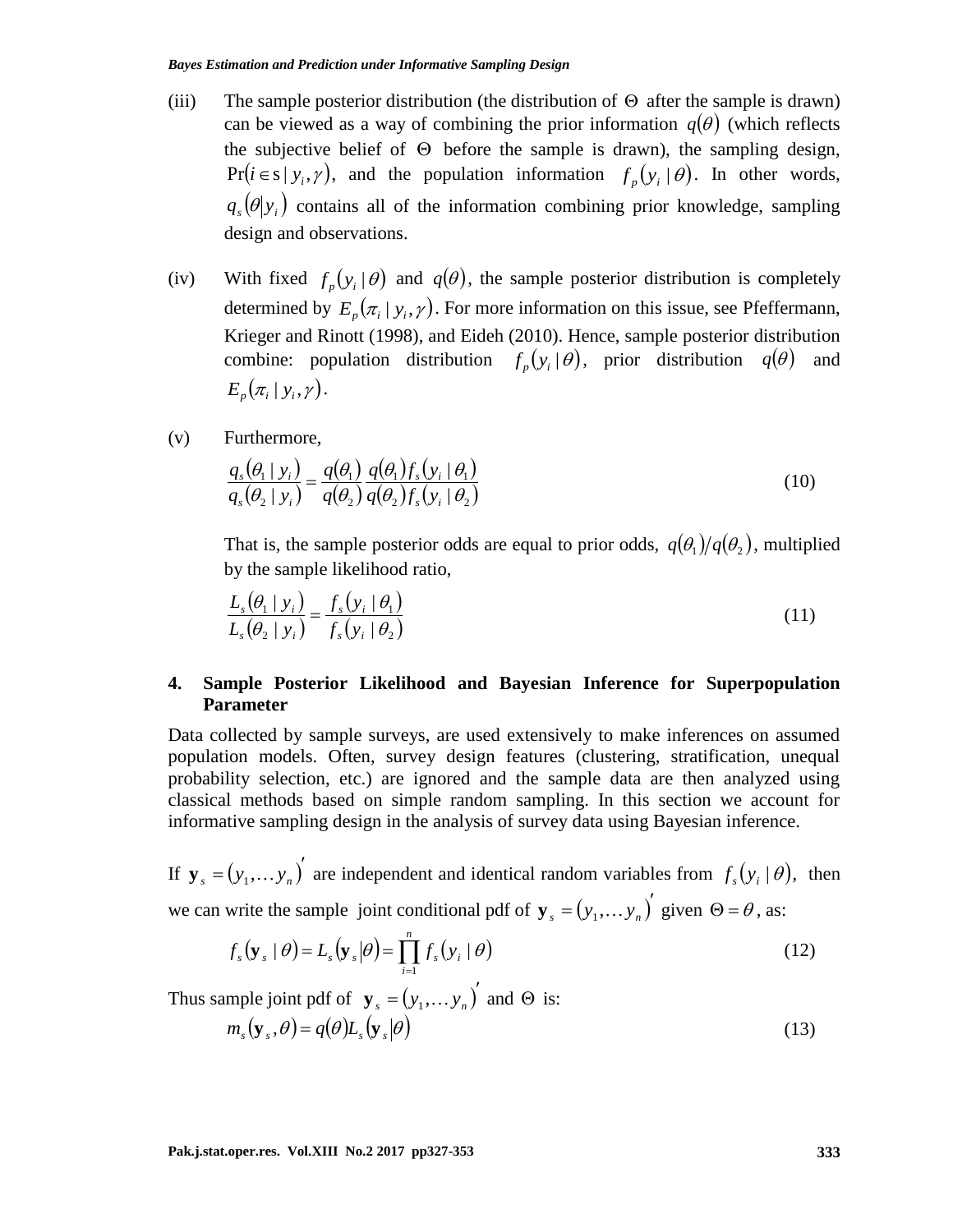If  $\Theta$  is a continuous random variable, then Bayes sample predictive pdf of

$$
\mathbf{y}_{s} = (y_{1}, \dots y_{n})'_{\text{is:}} \nm_{s}(\mathbf{y}_{s}) = \int_{\Theta} m_{s}(\mathbf{y}_{s}, \theta) d\theta = \int_{\Theta} q(\theta) L_{s}(\mathbf{y}_{s} | \theta) d\theta
$$
\n(14)

Hence the conditional sample pdf of  $\Theta_s | \mathbf{y}_s$  or the sample posterior likelihood:

$$
q_s(\theta | \mathbf{y}_s) = L_s(\theta | \mathbf{y}_s)
$$
  
= 
$$
\frac{q(\theta)L_s(\mathbf{y}_s|\theta)}{m_s(\mathbf{y}_s)}
$$
  

$$
\propto q(\theta)L_s(\mathbf{y}_s|\theta)
$$
 (15)

Now we are in a position to deal with Bayesian inference, via the sample posterior distribution and the sample posterior likelihood. This provides the following representation of the sample posterior pdf of  $\Theta | y_s$ :

Sample Posterior information = Prior information + Sampling design information + Sampling information

And in terms of pdfs:

Sample Posterior pdf = Prior pdf+ Sample Likelihood function  $=$  Prior pdf + sampling design + population pdf

Therefore the sample posterior pdf of  $\Theta | y_s$  summarizes the total information, after viewing the sample data, collected under informative sampling design, and provides a basis for sample posterior or Bayesian inferences concerning the population parameters of interest.

The generalized maximum likelihood estimator (MLE)  $\hat{\theta}_g \in \Omega$  of  $\theta \in \Omega$  is the value of  $\theta$  that maximizes the sample posterior likelihood function,  $L_s(\theta | \mathbf{y}_s)$ . That is,  $\hat{\theta}_g \in \Omega$  is the most likely value of  $\theta \in \Omega$ , given the prior and the sample data  $\mathbf{y}_{s} = (y_1, \dots y_n)^{\prime}$  $\mathbf{y}_s = (y_1, \dots y_n).$ Obviously  $\hat{\theta}_g \in \Omega$  has the interpretation of being the "most likely" value of  $\theta$  given the prior and the sample data  $\mathbf{y}_s = (y_1, \dots y_n)^T$  $\mathbf{y}_s = (y_1, \dots y_n).$ 

From Bayesian viewpoint, estimating the population parameter  $\theta$  is obtained by choosing a decision function  $\delta(\mathbf{y}_s)$ , which depends on a loss function  $L[\delta(\mathbf{y}_s), \theta]$ , whose conditional expectation under the sample posterior distribution is minimum. That is,

$$
\delta(\mathbf{y}_s) = \underset{\Theta}{\text{argmin}} E_s \{L[\delta(\mathbf{y}_s), \theta] \mathbf{y}_s\}
$$
  
= argmin  $\int_{\Theta} L[\delta(\mathbf{y}_s), \theta] q_s(\theta | \mathbf{y}_s) d\theta$  (16)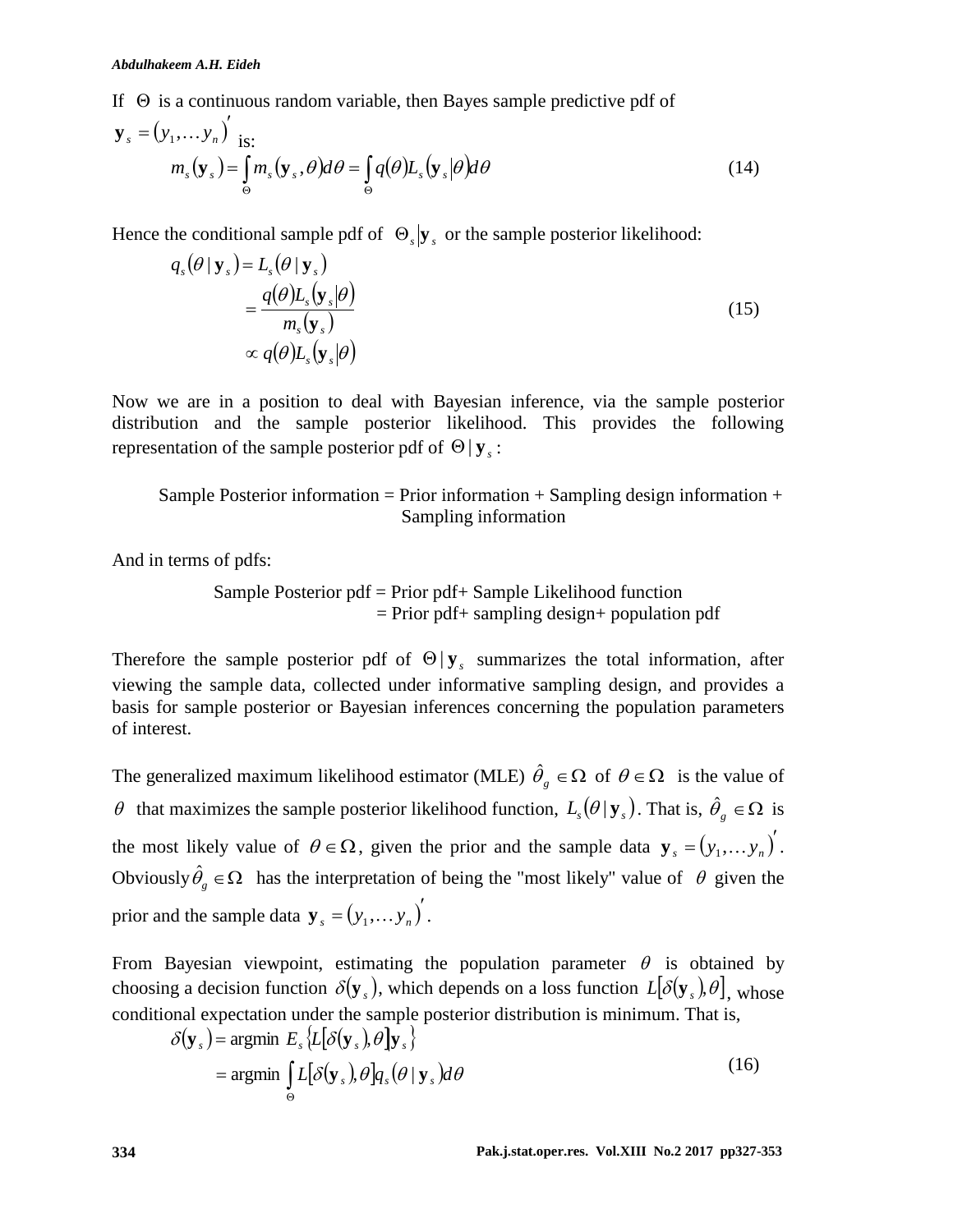If  $L[\delta(\mathbf{y}_s), \theta] = [\delta(\mathbf{y}_s) - \theta]^2$  (squared error loss function), then it is easy to show that, the sample Bayes estimate of  $\theta \in \Omega$  is given by:

$$
\delta(\mathbf{y}_s) = \hat{\theta}_B = E_s(\Theta | \mathbf{y}_s)
$$
\n(17)

and the sample Bayes estimate of  $\beta = \beta(\Theta) \in \Omega$  is given by:

$$
\hat{\beta}_B = E_s \{\beta(\Theta) | \mathbf{y}_s\} \tag{18}
$$

Moreover, the  $100(1-\alpha)$ % highest sample posterior density (HSPD) credible set for  $\theta \in \Omega$ , is the subset C of  $\Theta$  of the form:

$$
C = \{ \theta \in \Theta : q_s(\theta \mid \mathbf{y}_s) \ge k(\alpha) \}
$$
 (19)

where  $\mathbf{y}_s = (y_1, \dots y_n)^T$  $\mathbf{y}_s = (y_1, \dots, y_n)$ , and  $k(\alpha)$  is the largest constant such that:  $P(C|\mathbf{v}_s) \geq 1-\alpha$ (20)

#### **5. Application 1 – Normal Superpopulation Model**

According to the definition of sample posterior distribution, to consider the Bayesian inference, we need to specify:  $f_p(y_i|\theta)$  and  $q(\theta)$ , and  $E_p(\pi_i|y_i, \gamma)$ .

From now on, we denote the parameter index the population distribution by  $\theta_p$ , and the parameter index the sample distribution by  $\theta_s$ . Consider the following population model:

$$
y_i \mid \Theta_p = \theta_p \sim N(\theta_p, \sigma^2)
$$
 (21)

be independent random variables,  $i = 1,...,N$ , where  $\sigma^2 > 0$  is known,  $i = 1,...,N$ . Let  $(y_1,... y_n)^{\prime}$  $\mathbf{y}_s = (y_1, \dots, y_n)$  be the sample data. Suppose that

$$
E_p(\pi_i|y_i) = \exp(a_1y_i) \tag{22}
$$

Using equation (1), it is easy to verify that the sample model is:

$$
y_i \mid \Theta_s = \theta_s \sim N(\theta_s, \sigma^2) \tag{23}
$$

where  $\theta_s = \theta_n + a_1 \sigma^2 = \theta_s (\theta_n, a_1, \sigma^2)$ 1  $\theta_s = \theta_p + a_1 \sigma^2 = \theta_s (\theta_p, a_1, \sigma^2)$  is a linear function of  $\theta_p$ . So in order to find the Bayes estimator of  $\theta_p$ , we (for simplicity and to makes life easy) choose a prior distribution for  $\theta_s$  and then derive the Bayes estimator for  $\theta_p$ , via the relationship between  $\theta_p$  and  $\theta_s$ . We consider different cases based on prior distribution.

**Case 1:** Assume that the prior distribution for  $\Theta_s \sim N(\mu, \tau^2)$  with known  $(\mu, \tau^2)$ . Hence in this case and the subsequent cases,  $(a_1, \sigma^2, \tau^2, \mu)$  is know, and the only unknown parameter is  $\theta_p$ . Using the formulas in the previous sections, and doing some algebra we have: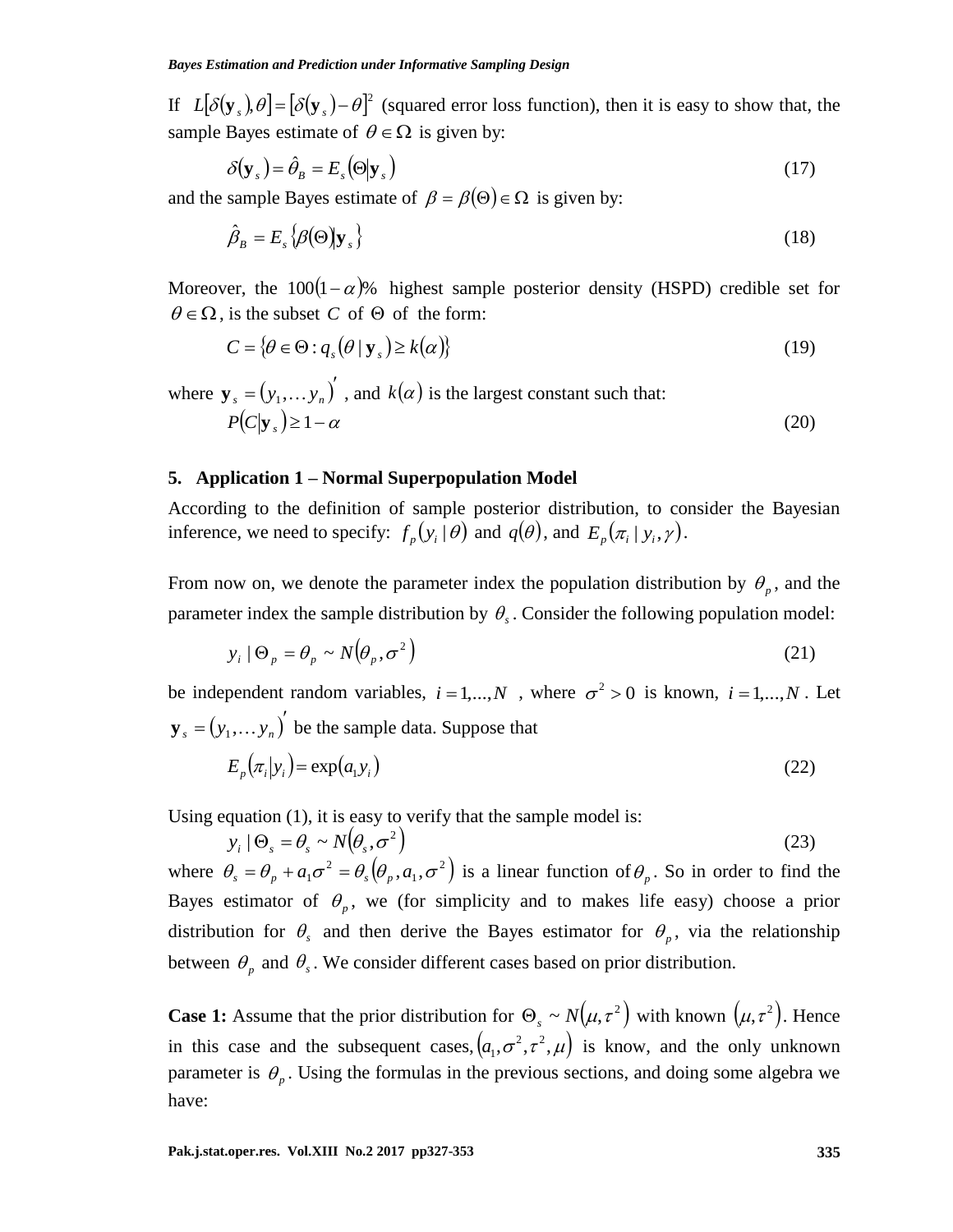(a) The sample posterior distribution of 
$$
\Theta_s | \mathbf{y}_s
$$
 is given by:  
\n
$$
\Theta_s | \mathbf{y}_s \sim N \left( \frac{\mu \sigma^2 + n \tau^2 \bar{y}_s}{\sigma^2 + n \tau^2}, \frac{\tau^2 \sigma^2}{\sigma^2 + n \tau^2} \right)
$$
\n(24)

where  $\bar{y}_s = n^{-1} \sum_{i=1}^n$  $\bar{y}_s = n^{-1} \sum_{i=1}^n y_i$  $\sum_{i=1}^n y_i$ .

so that

$$
E_s(\Theta_s|\mathbf{y}_s) = \frac{\mu\sigma^2 + n\tau^2 \bar{y}_s}{\sigma^2 + n\tau^2}
$$
 (25)

and

$$
V_s(\Theta_s|\mathbf{y}_s) = \frac{\sigma^2 \tau^2}{\sigma^2 + n\tau^2} = \frac{(\sigma^2/n)}{(\sigma^2/n) + \tau^2} \tau^2
$$
 (26)

Now, for given  $(a_1, \sigma^2, \tau^2, \mu)$  and using  $\Theta_s = \Theta_p + a_1 \sigma^2$ , we have

$$
E_s(\Theta_p|\mathbf{y}_s) = E_s(\Theta_s - a_1\sigma^2|\mathbf{y}_s)
$$
  
= 
$$
\frac{\mu\sigma^2 + n\tau^2 \bar{y}_s}{\sigma^2 + n\tau^2} - a_1\sigma^2
$$
 (27)

and

$$
V_s(\Theta_p|\mathbf{y}_s) = V_s(\Theta_s - a_1\sigma^2|\mathbf{y}_s)
$$
  
=  $V_s(\Theta_s|\mathbf{y}_s) = \frac{\sigma^2\tau^2}{\sigma^2 + n\tau^2}$  (28)

Furthermore, the sample posterior distribution of 
$$
\Theta_p | \mathbf{y}_s
$$
 is given by:  
\n
$$
\Theta_p | \mathbf{y}_s \sim N \left( \frac{\mu \sigma^2 + n \tau^2 \bar{y}_s}{\sigma^2 + n \tau^2} - a_1 \sigma^2, \frac{\tau^2 \sigma^2}{\sigma^2 + n \tau^2} \right)
$$
\n(29)

Hence the sample and population posterior pdfs of  $\Theta_p$   $\mathbf{y}_s$  belong to the same family of normal distributions, but the mean under the sample posterior pdf is different from the mean under the population posterior pdf of  $\Theta_p | y_s$ . Furthermore if  $a_1 = 0$ , that is the sampling design is ignorable, then the sample and population posterior pdfs are similar.

(b) For given  $(a_1, \sigma^2, \tau^2, \mu)$ , the Bayes estimate of  $\theta_p \in \Omega$  under the sample posterior pdf is:  $\mu \sigma^2 + n\tau$ 

$$
\hat{\theta}_{pB} = E_s (\Theta_p | \mathbf{y}_s) = \frac{\mu \sigma^2 + n \tau^2 \bar{y}_s}{\sigma^2 + n \tau^2} - a_1 \sigma^2
$$
  
=  $\phi \mu + (1 - \phi) \bar{y}_s - a_1 \sigma = \phi \mu + (1 - \phi) \bar{y}_s - a_1 \sigma^2$   
=  $\hat{\theta}_{pB} (srs) - a_1 \sigma^2$  (30)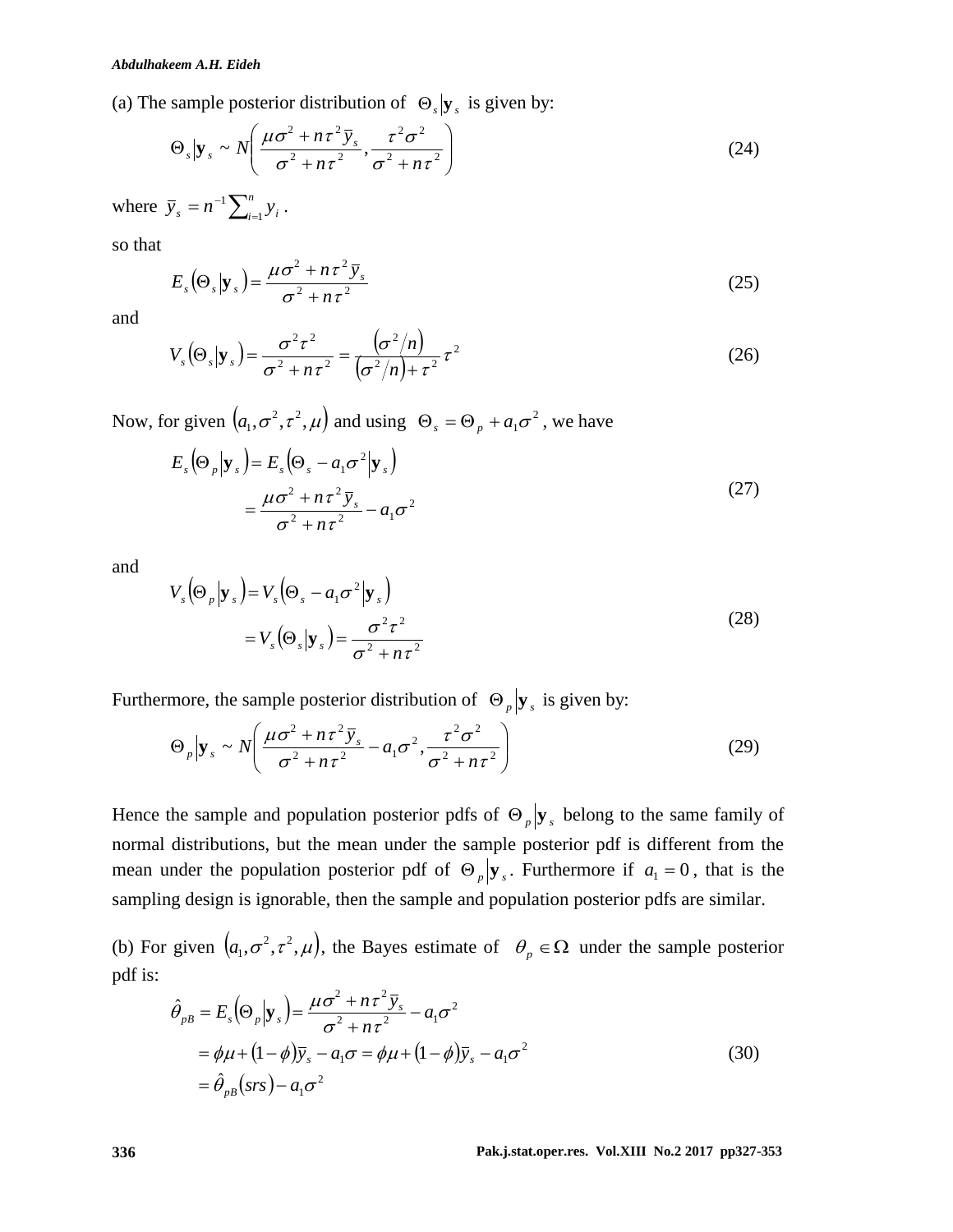*Bayes Estimation and Prediction under Informative Sampling Design*

where

$$
\phi = \frac{\left(\sigma^2/n\right)}{\left(\sigma^2/n\right) + \tau^2} \tag{31}
$$

and

$$
\hat{\theta}_{p}(\text{srs}) = \phi \mu + (1 - \phi)\bar{y}_s \tag{32}
$$

is the Bayes estimate of  $\theta_p \in \Omega_p$  under noninformative sampling design. Note that:

- $(1)$  $a_1 = 0$  (that is, sampling design is noninformative), then the Bayes estimate of  $\theta_p \in \Omega$  based on the population model and sample model are coincide.
- $(2)$  $a_1 > 0$  and  $y_i > 0$ , then  $E_p(\pi_i | y_i) = e^{a_i y_i}$  is an increasing function of  $y_i$ , so that larger values are more likely to be in the sample than smaller values. In this case,  $\hat{\theta}_{pB}(srs)$  overestimate  $\theta_p \in \Omega$ . The Bayes estimate  $\hat{\theta}_{pB} = \hat{\theta}_{pB}(srs) - a_1\sigma^2$ adjusts  $\hat{\theta}_{pB}(srs)$  by the positive quantity  $a_1\sigma^2$ .
- $(3)$  $a_1 < 0$  and  $y_i > 0$ , then  $E_p(\pi_i | y_i) = e^{a_i y_i}$  is a decreasing function of  $y_i$ , so that smaller values are more likely to be in the sample than larger values. In this case,  $\hat{\theta}_{pB}(srs)$  underestimate  $\theta_p \in \Omega_p$ . The Bayes estimate  $\hat{\theta}_{pB} = \hat{\theta}_{pB}(srs) - a_1\sigma^2$ adjusts  $\hat{\theta}_{pB}(srs)$  by the negative quantity  $a_1 \sigma^2$ .
- (4)  $\hat{\theta}_{pB} + a_1 \sigma^2 = \hat{\theta}_{sB}$  is a weighted average of  $\mu$  (prior mean) and  $\bar{y}_s$  (the maximum likelihood estimator of  $\theta_s \in \Omega$ ), with weights  $\phi$  and  $1-\phi$ , respectively.
- (5)  $\hat{\theta}_{pB}$  can be written as:

$$
\hat{\theta}_{p} = \frac{\tau^2}{\left(\sigma^2/n\right) + \tau^2} \bar{y}_s + \frac{\left(\sigma^2/n\right)}{\left(\sigma^2/n\right) + \tau^2} \mu - a_1 \sigma^2 \tag{33}
$$

so that,

$$
\lim_{n \to \infty} \hat{\theta}_{pB} = \lim_{n \to \infty} \left\{ \frac{\tau^2}{(\sigma^2/n) + \tau^2} \overline{y}_s + \frac{(\sigma^2/n)}{(\sigma^2/n) + \tau^2} \mu - a_1 \sigma^2 \right\}
$$
\n
$$
= \overline{y}_s - a_1 \sigma^2
$$
\n(34)

Hence, for large sample size *n*, the Bayes estimate of  $\theta_p \in \Omega_p$ , shrinkage to  $\bar{y}_s - a_1 \sigma^2$ . That is, as the sample size *n* increases, the influence of the prior distribution on posterior inferences decreases.

This idea, sometimes referred to as asymptotic theory, because it refers to properties that hold in the limit as *n* becomes large. The large-sample results are not actually necessary for performing Bayesian data analysis but are often useful as approximations and as tools for understanding. See Gelman et al. 2009.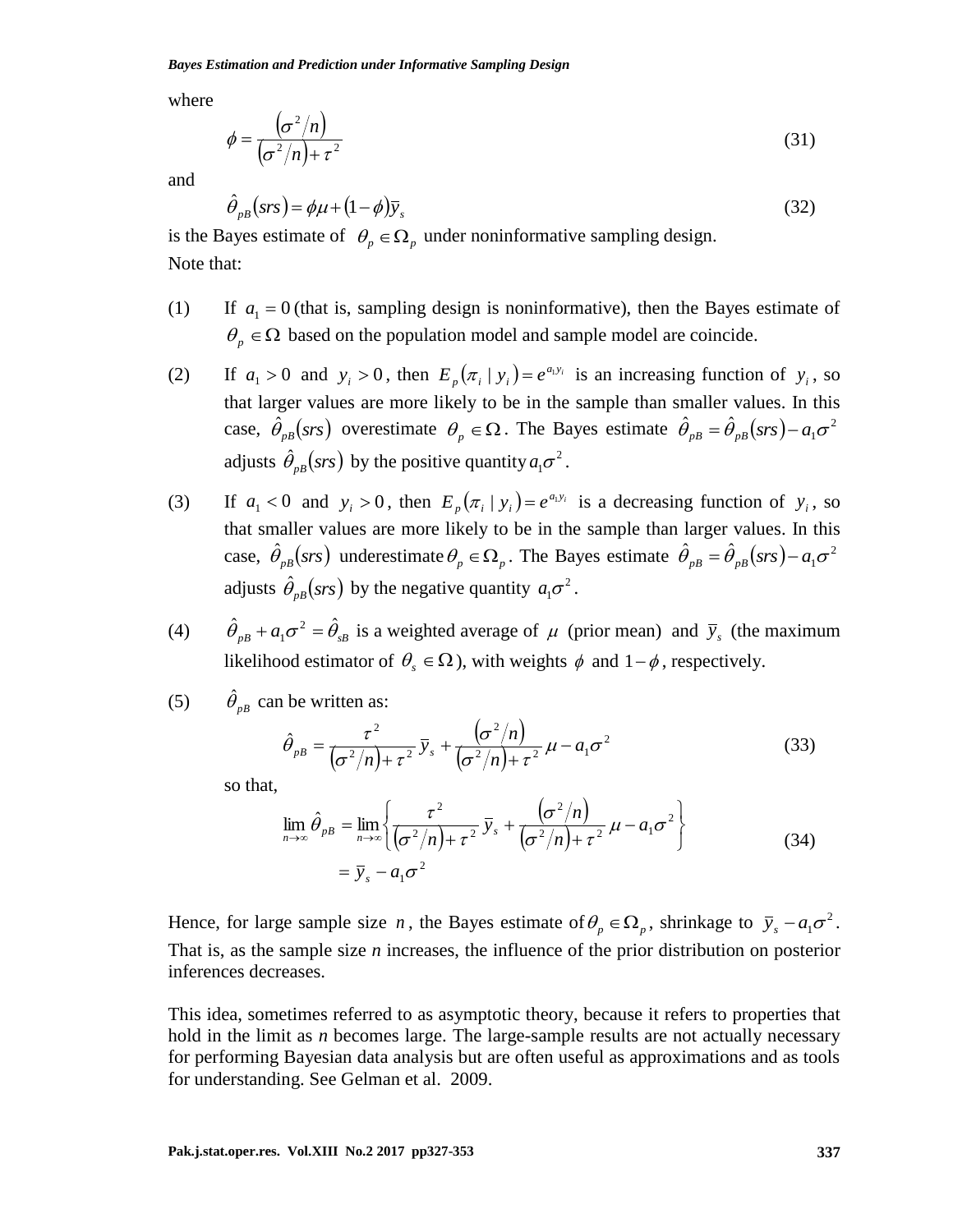(c) It is easy to verify that for given  $(a_1, \sigma^2, \tau^2, \mu)$ , the generalized MLE of  $\theta_p \in \Omega$  is given by:

$$
\hat{\theta}_{pg} = \bar{y}_s - \phi(\bar{y}_s - \mu) - a_1 \sigma^2 \n= \phi \mu + (1 - \phi)\bar{y}_s - a_1 \sigma^2
$$
\n(35)

which is the sample Bayes estimate of  $\theta_p \in \Omega_p$ .

(d) Furthermore, the  $100(1-\alpha)$ % highest sample posterior density (HSPD) credible set for  $\theta_p$ , is given by:

$$
C = \left( \left( \phi \mu + (1 - \phi) \overline{y}_s - a_1 \sigma^2 \right) \pm z_{\alpha/2} \sqrt{\frac{\sigma^2 \tau^2}{\sigma^2 + n \tau^2}} \right)
$$
(36)

where is the  $100(1 - \alpha/2)$ % percentile of the standard normal distribution.

Note that if  $a_1 = 0$  (that sampling design is noninformative), then the  $100(1 - \alpha)$ % highest sample posterior density (HSPD) credible set for  $\theta$ , is given by:

$$
C = \left(\phi\mu + (1-\phi)(\bar{y}_s) \pm z_{\alpha/2}\sqrt{\frac{\sigma^2\tau^2}{\sigma^2 + n\tau^2}}\right)
$$
\n(37)

which is the classical  $100(1-\alpha)$ % highest posterior density (HPD) credible set for  $\theta_p$ .

Not that  $\{q(\theta_s), \theta_s \in \Omega\}$  is a conjugate family for  $\{f_s(y_i | \theta_s), \theta_s \in \Omega\}$ , because  $q_s(\theta_s | y_i)$  is in the class of  $\{q(\theta_s), \theta_s \in \Omega\}$ .

**Case 2:** Assume that the prior distribution for  $\Theta_{\rm s} = \Theta_{\rm n} + a_1 \sigma^2 \sim N(\mu + a_1 \sigma^2, \tau^2)$ 1  $\Theta_s = \Theta_p + a_1 \sigma^2 \sim N(\mu + a_1 \sigma^2, \tau^2)$  with known  $(\mu, \tau^2, a_1)$ . Under this case we have:

$$
\Theta_s | \mathbf{y}_s \sim N \left( \frac{(\mu + a_1 \sigma^2) \sigma^2 + n \tau^2 \bar{y}_s}{\sigma^2 + n \tau^2}, \frac{\tau^2 \sigma^2}{\sigma^2 + n \tau^2} \right)
$$
(38)

$$
E_s(\Theta_s|\mathbf{y}_s) = \phi\mu + (1 - \phi)(\bar{y}_s) + \phi a_1 \sigma^2
$$
  
= 
$$
E_p(\Theta_p|\mathbf{y}_s) + \phi a_1 \sigma^2
$$
 (39)

$$
V_s(\Theta_s|\mathbf{y}_s) = \frac{\sigma^2 \tau^2}{\sigma^2 + n\tau^2} = V_p(\Theta_p|\mathbf{y}_s)
$$
(40)

$$
V_s(\mathbf{\Theta}_s|\mathbf{y}_s) = \frac{\partial^2}{\partial \mathbf{y}_s} + n\tau^2 = V_p(\mathbf{\Theta}_p|\mathbf{y}_s)
$$
(40)  

$$
E_s(\mathbf{\Theta}_p|\mathbf{y}_s) = E_s(\mathbf{\Theta}_s|\mathbf{y}_s) - a_1\sigma^2 = \phi\mu + (1-\phi)(\overline{y}_s - a_1\sigma^2)
$$
(41)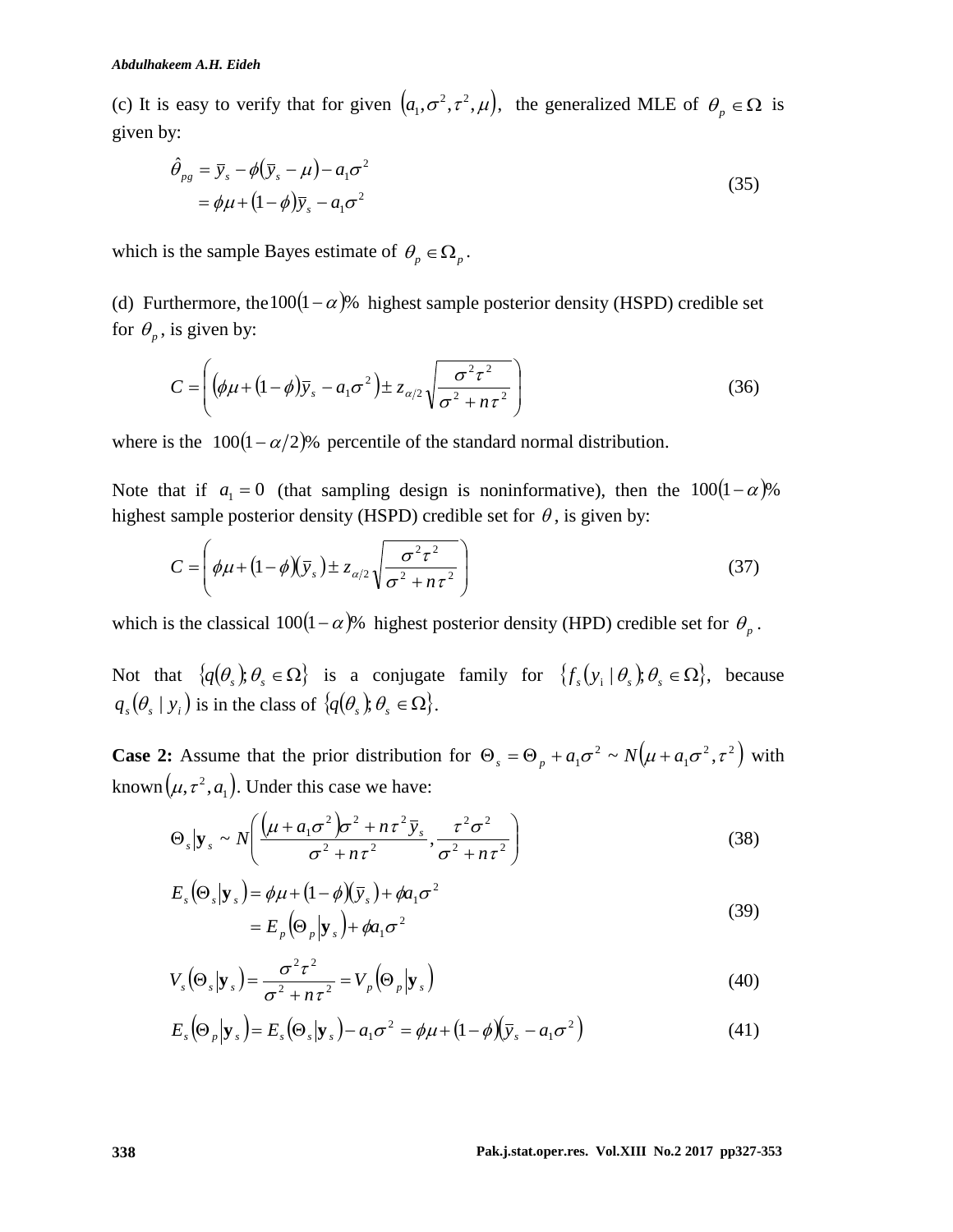For given  $(a_1, \sigma^2, \tau^2, \mu)$ , the Bayes estimator of  $\theta_s \in \Omega$  under the sample posterior pdf is:

$$
\hat{\theta}_{sB} = E_s(\Theta_s|\mathbf{y}_s) = \phi\mu + (1-\phi)(\bar{y}_s) + \phi a_1 \sigma^2
$$
\n(42)

where

$$
\phi = \left(\frac{\sigma^2/n}{\sigma^2/n + \tau^2}\right)
$$

Hence, the Bayes estimator of  $\theta_p \in \Omega$  is:

$$
\hat{\theta}_p = \bar{y}_s - \phi \left( \bar{y}_s - \mu + na_1 \tau^2 \right) \n= \phi \mu + \left( 1 - \phi \right) \left( \bar{y}_s - a_1 \sigma^2 \right)
$$
\n(43)

It is easy to verify that for given  $(a_1, \sigma^2, \tau^2, \mu)$ , the generalized MLE of  $\theta_s \in \Omega_s$  is given by:

$$
\hat{\theta}_{sg} = \phi \mu + (1 - \phi)(\bar{y}_s) + \phi a_1 \sigma^2 \tag{44}
$$

So that:

$$
\hat{\theta}_{pg} = \bar{y}_s - \phi \left( \bar{y}_s - \mu + na_1 \tau^2 \right) \n= \phi \mu + (1 - \phi) \left( \bar{y}_s - a_1 \sigma^2 \right)
$$
\n(45)

The 100 $(1-\alpha)$ % highest sample posterior density (HSPD) credible set for  $\theta_s \in \Omega$ , is given by:

y:  
\n
$$
C_s = \left(\phi\mu + (1-\phi)(\bar{y}_s) + \phi a_1\sigma^2 \pm z_{\alpha/2}\sqrt{\frac{\sigma^2\tau^2}{\sigma^2 + n\tau^2}}\right)
$$
\n(46)

So that for  $\theta_p = \theta_s - a_1 \sigma^2 \in \Omega$  is:

$$
C = \left(\phi\mu + \left(1 - \phi\right)\left(\bar{y}_s - a_1\sigma^2\right) \pm z_{\alpha/2}\sqrt{\frac{\sigma^2\tau^2}{\sigma^2 + n\tau^2}}\right)
$$
(47)

Not that  $\{q(\theta_s), \theta_s \in \Omega\}$  is a conjugate family for  $\{f_s(y_i | \theta_s), \theta_s \in \Omega\}$ , because  $q_s(\theta_s | y_i)$ is in the class of  $\{q(\theta_s), \theta_s \in \Omega\}$ .

**Case 3:** Assume that the prior distribution for  $\Theta_p \sim N(\mu, \tau^2)$  with known  $(\mu, \tau^2)$ .

Similar to Cases 1 and 2, we have:  
\n
$$
\Theta_p \Big| \mathbf{y}_s \sim N \Bigg( \frac{\mu \sigma^2 + n \tau^2 \bar{y}_s - n a_1 \tau^2 \sigma^2}{\sigma^2 + n \tau^2}, \frac{\tau^2 \sigma^2}{\sigma^2 + n \tau^2} \Bigg)
$$
\n(48)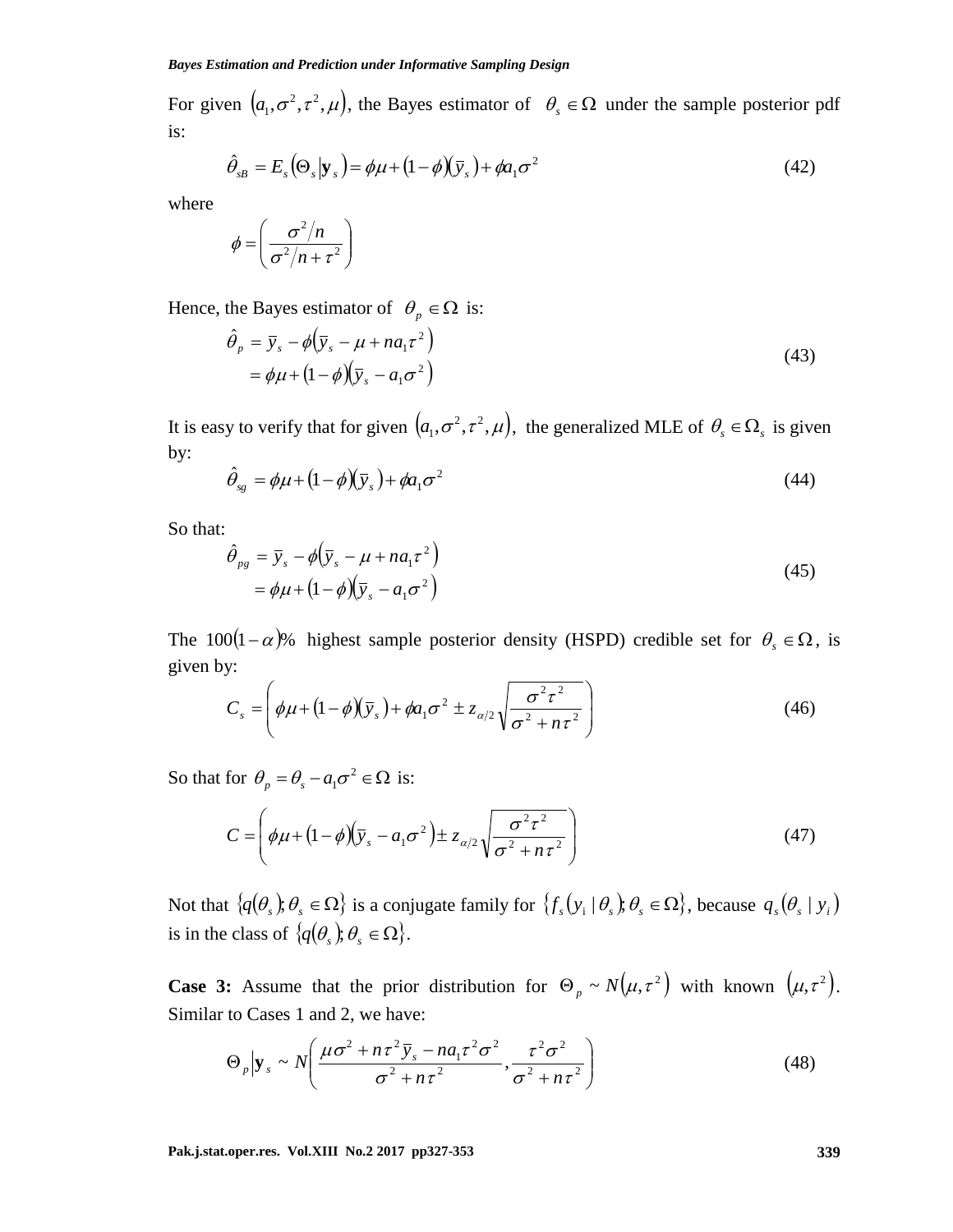so that

$$
E_s(\Theta_p|\mathbf{y}_s) = \frac{\mu\sigma^2 + n\tau^2 \bar{y}_s - na_1\tau^2 \sigma^2}{\sigma^2 + n\tau^2}
$$
  
= 
$$
\frac{\mu\sigma^2 + n\tau^2 \bar{y}_s}{\sigma^2 + n\tau^2} - na_1 \frac{\tau^2 \sigma^2}{\sigma^2 + n\tau^2}
$$
  
= 
$$
E_p(\Theta_p|\mathbf{y}_s) - na_1 V_p(\Theta_p|\mathbf{y}_s)
$$
 (49)

and

$$
V_s(\Theta_p|\mathbf{y}_s) = \frac{\sigma^2 \tau^2}{\sigma^2 + n\tau^2}
$$
  
= 
$$
\frac{(\sigma^2/n)}{(\sigma^2/n) + \tau^2} \tau^2 = V_p(\Theta_p|\mathbf{y}_s)
$$
 (50)

which is similar to Case 2 (a).

(b) For given  $(a_1, \sigma^2, \tau^2, \mu)$ , the Bayes estimator of  $\theta_p \in \Omega$  under the sample posterior pdf is:

$$
\hat{\theta}_{p} = E_s(\Theta_p|\mathbf{y}_s) = \phi\mu + (1-\phi)\bar{y}_s - (1-\phi)a_1\sigma^2
$$
  
=  $\phi\mu + (1-\phi)(\bar{y}_s - a_1\sigma^2)$  (51)

where

$$
\phi = \left(\frac{\sigma^2/n}{\sigma^2/n + \tau^2}\right)
$$

which is similar to Case 2 (b).

Note that, here,  $\hat{\theta}_{pB}$  is a weighted average of  $\mu$  (prior mean) and  $(\bar{y}_s - a_1\sigma^2)$  (the maximum likelihood estimator of  $\theta_p \in \Omega_p$ , with weights  $\phi$  and  $1-\phi$ , respectively.

(c) It is easy to verify that for given  $(a_1, \sigma^2, \tau^2, \mu)$ , the generalized MLE of  $\theta_p \in \Omega$  is given by:

$$
\hat{\theta}_{pg} = \bar{y}_s - \phi \left( \bar{y}_s - \mu + na_1 \tau^2 \right) \tag{52}
$$

which is the sample Bayes estimate of  $\theta_p \in \Omega$  - similar to Case 2 (c).

(d) The  $100(1-\alpha)$ % highest sample posterior density (HSPD) credible set for  $\theta_p$ , is given by:

$$
C = \left(\phi\mu + \left(1 - \phi\right)\left(\overline{y}_s - a_1\sigma^2\right) \pm z_{\alpha/2}\sqrt{\frac{\sigma^2\tau^2}{\sigma^2 + n\tau^2}}\right)
$$
(53)

which is similar to Case 2 (d).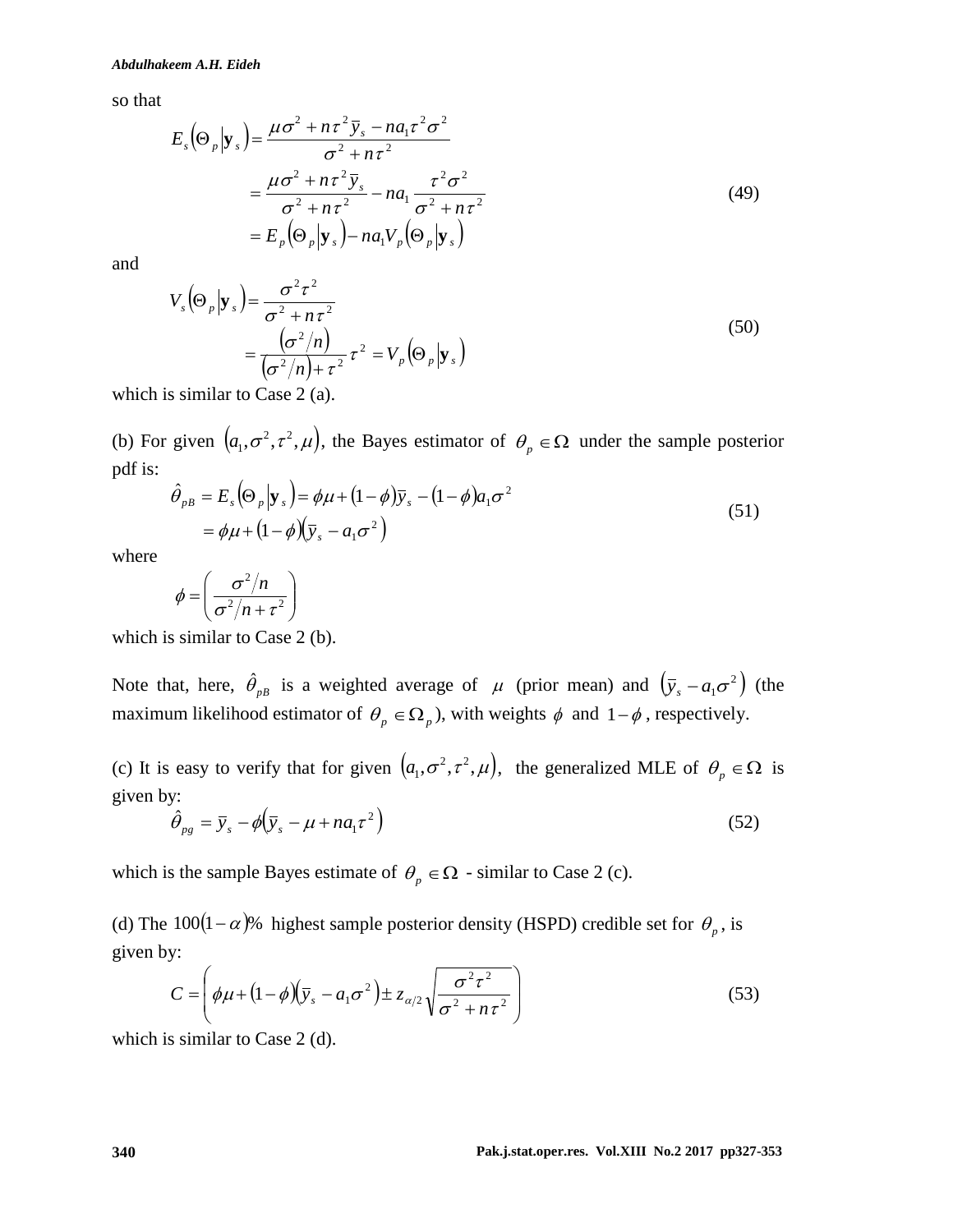Note that if  $a_1 = 0$  (that sampling design is noninformative), then the  $100(1 - \alpha)$ % highest sample posterior density (HSPD) credible set for  $\theta_p$ , is given by

$$
C = \left(\phi\mu + \left(1 - \phi\right)\left(\overline{y}_s\right) \pm z_{\alpha/2}\sqrt{\frac{\sigma^2\tau^2}{\sigma^2 + n\tau^2}}\right) \tag{54}
$$

which is the  $100(1-\alpha)$ % highest posterior density (HPD) credible set for  $\theta_p$ .

Hence, the prior distribution for  $\Theta_p \sim N(\mu, \tau^2)$  with known  $(\mu, \tau^2)$  is equivalent to the prior distribution  $\Theta_s = \Theta_n + a_1 \sigma^2 \sim N(\mu + a_1 \sigma^2, \tau^2)$ 1  $\Theta_s = \Theta_p + a_1 \sigma^2 \sim N(\mu + a_1 \sigma^2, \tau^2)$  with known  $(\mu, \tau^2, a_1)$ , in the sense that, they give the same predictor of  $\theta_p \in \Omega$ .

Not that  $\{q(\theta_p), \theta_p \in \Omega\}$  is a conjugate family for  $\{f_s(y_i | \theta_s), \theta_s \in \Omega\}$ , because  $q_s(\theta_p | y_i)$  is in the class of  $\{q(\theta_p), \theta_p \in \Omega\}.$ 

It should be noted that, the similarity between Case 2 and Case 3 is interpreted as follows: since under Case 3,  $\Theta_p \sim N(\mu, \tau^2),$ therefore  $(\mu + a_1 \sigma^2, \tau^2),$ 1  $\Theta_s = \Theta_p + a_1 \sigma^2 \sim N(\mu + a_1 \sigma^2, \tau^2)$ , which is the prior distribution under Case 2. The situation is different under Case 1, where  $\Theta_s = \Theta_p + a_1 \sigma^2 \sim N(\mu, \tau^2)$ .

**Case 4:** Suppose that the prior distribution of  $\theta_s$  is noninformative or improper:

$$
q(\theta_s) = 1, -\infty < \theta_s < \infty \tag{55}
$$

(a) Since  $\bar{y}_s$  is a sufficient statistics for  $\theta_s = \theta_p + a_1 \sigma^2$ , therefore, the conditional sample pdf of  $\Theta_s|y_1,...,y_n$  or the sample posterior likelihood is:

$$
q_s(\theta_s \mid \mathbf{y}_s) = q(\theta_s)L_s(\theta_s \mid \mathbf{y}_s)
$$
  
=  $q_s(\theta \mid \bar{y}_s)q(\theta_s) = L_s(\theta \mid \bar{y}_s)$   
=  $\frac{1}{\sqrt{2\pi(\sigma^2/n)}} \exp\left[-\frac{n}{2\sigma^2}(\bar{y}_s - \theta_s)^2\right]$  (56)

Hence the posterior distribution of  $\Theta_s|\mathbf{y}_s|$  is given by:

$$
\Theta_s | \mathbf{y}_s \sim N \left( \bar{y}_s, \frac{\sigma^2}{n} \right) \tag{57}
$$

so that

$$
E_s(\Theta_s|\mathbf{y}_s) = \bar{y}_s \tag{58}
$$

and

$$
V_s(\Theta_s|\mathbf{y}_s) = \frac{\sigma^2}{n}
$$
\n(59)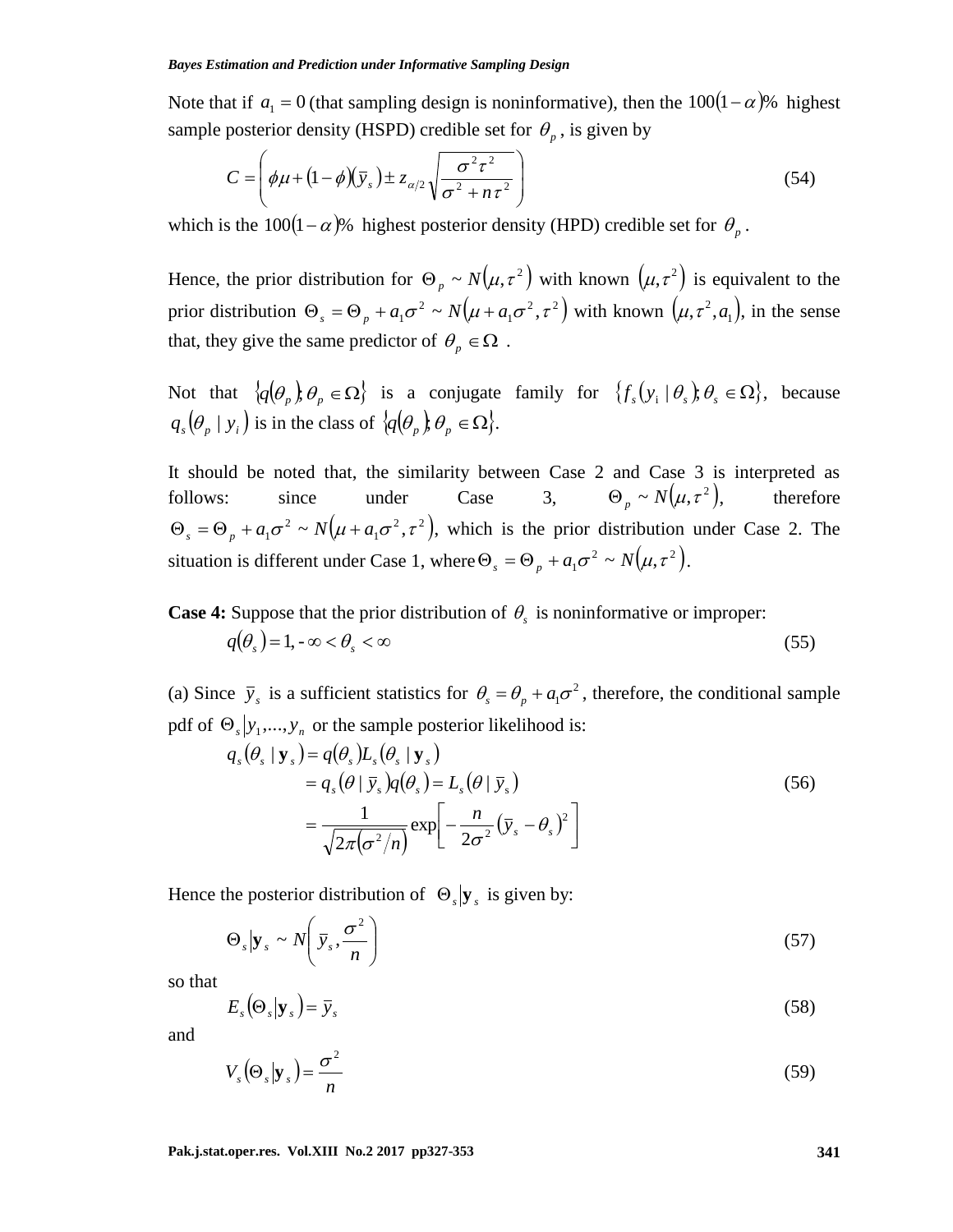We are interested in sample posterior distribution of  $\Theta_p | y_s$ .

Since  $\theta_p = \theta_s - a_1 \sigma^2$ , therefore, sample posterior distribution of  $\Theta_p | \mathbf{y}_s$  is given by:

$$
\Theta_p \Big| \mathbf{y}_s \sim N \Big( \bar{\mathbf{y}}_s - a_1 \sigma^2, \frac{\sigma^2}{n} \Big) \tag{60}
$$

so that

$$
E_s(\Theta_p|\mathbf{y}_s) = \bar{y}_s - a_1\sigma^2
$$
  
=  $E_p(\Theta_p|\mathbf{y}_s) - a_1\sigma^2$  (61)

and

$$
V_s(\Theta_p|\mathbf{y}_s) = \frac{\sigma^2}{n} = V_p(\Theta_p|\mathbf{y}_s)
$$
\n(62)

Note that the sample and population posterior pdfs of  $\Theta_p$   $\mathbf{y}_s$  belong to the same family of normal distributions, but the mean under the sample posterior pdf is different from the mean under the population posterior pdf of  $\Theta_p | y_s$ . Furthermore if  $a_1 = 0$ , that is the sampling design is ignorable, then the sample and population pdfs are similar.

(b) For given 
$$
(a_1, \sigma^2)
$$
, the Bayes estimator of  $\theta_p \in \Omega$  under the sample posterior pdf is  
\n
$$
\hat{\theta}_{p} = E_s(\Theta_p | \mathbf{y}_s) = \bar{y}_s - a_1 \sigma^2
$$
\n(63)

which is the same as the maximum likelihood estimator of  $\theta_p \in \Omega$  under the sample model:  $y_i | \Theta_s = \theta_s \sim N(\theta_s, \sigma^2)$  where  $\theta_p = \theta_s - a_1 \sigma^2$ .

(c) It is easy to verify that for given  $(a_1, \sigma^2)$ , the generalized MLE of  $\theta_p \in \Omega$  is given by:

$$
\hat{\theta}_{sg} = \bar{y}_s - a_1 \sigma^2 \tag{64}
$$

(d) The  $100(1-\alpha)$ % highest sample posterior density (HSPD) credible set for  $\theta_p$ , is given by:

$$
C = \left( \left( \bar{y}_s - a_1 \sigma^2 \right) \pm z_{\alpha/2} \sqrt{\frac{\sigma^2}{n}} \right) \tag{65}
$$

Note that if  $a_1 = 0$  (that sampling design is noninformative), then the  $100(1 - \alpha)$ % highest sample posterior density (HSPD) credible set for  $\theta_p$ , is given by:

$$
C = \left( \left( \bar{y}_s \right) \pm z_{\alpha/2} \sqrt{\frac{\sigma^2}{n}} \right) \tag{66}
$$

which is the  $100(1-\alpha)$ % highest posterior density (HPD) credible set for  $\theta$ . Also it is the 100(1 –  $\alpha$ )% confidence interval for  $\theta_p$ .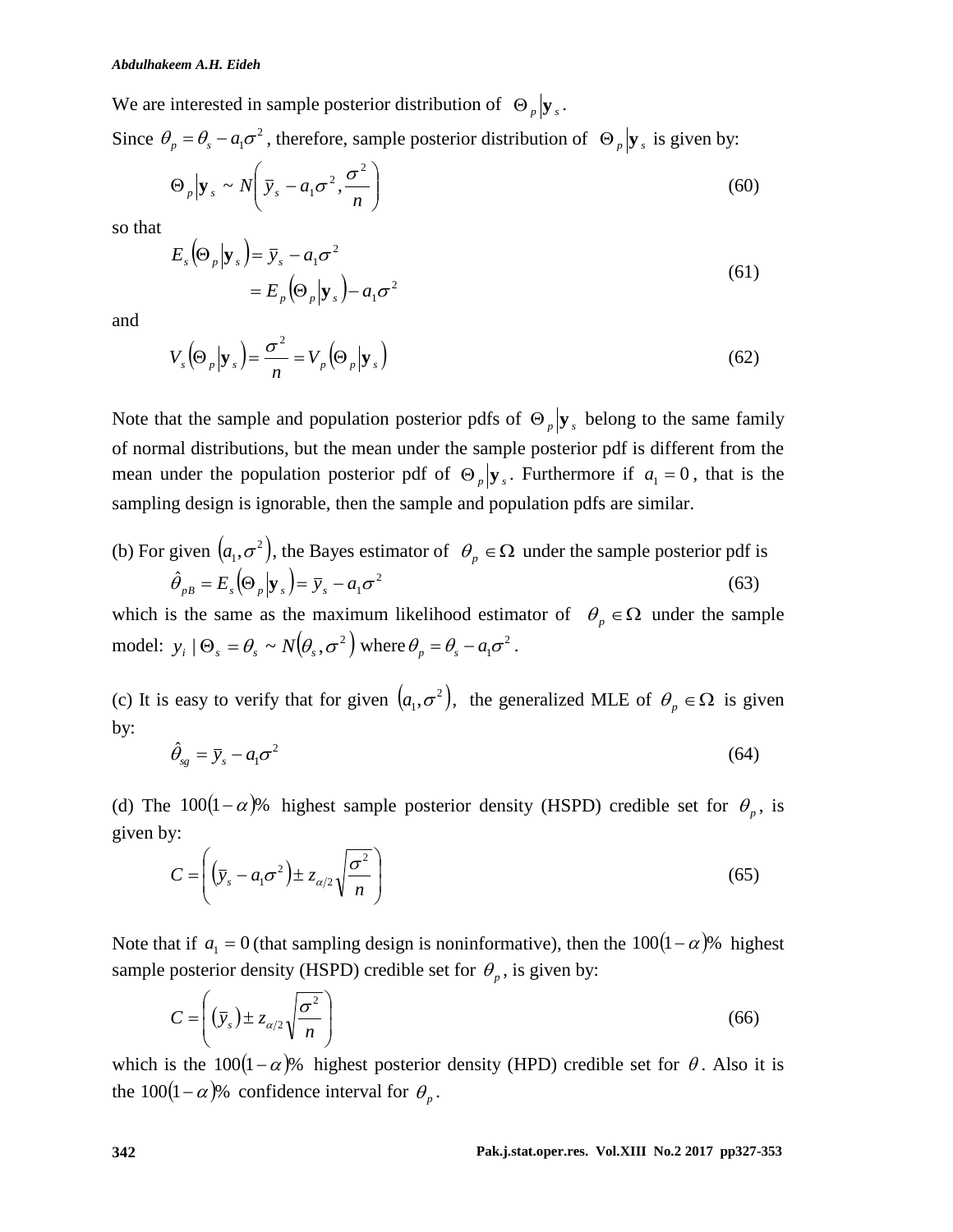Not that  $\{q(\theta_s), \theta_s \in \Omega\}$  is a conjugate family for  $\{f_s(y_i | \theta_s), \theta_s \in \Omega\}$ . Because  $q_s(\theta_s | y_i)$  is in the class of  $\{q(\theta_s); \theta_s \in \Omega\}$ .

#### **6. Application 2 – Bernoulli Superpopulation Model**

Let  $y_i | \Theta_p = \theta_p \sim Ber(\theta_p)$  are independent random variables, where  $\theta_p \in (0,1)$ ,  $i = 1,...,N$ . Suppose that the sample inclusion probabilities have expectations:

$$
E_p(\pi_i \mid y_i) = \Pr(i \in s | y_i) = \exp(a_0 + a_1 y_i), a_0, a_1 \neq 0
$$
  
= 
$$
\begin{cases} \exp(a_0) = \rho_0 & \text{if } y_i = 0\\ \exp(a_0 + a_1) = \rho_1 & \text{if } y_i = 1 \end{cases}
$$
 (67)

So that,  $a_0 = \ln \rho_0$  and  $a_1 = \ln(\rho_1/\rho_0)$ . In this case  $\rho_0$  and  $\rho_1$  are known before sampling. We can show that the sample distribution of  $y_i$  is:

$$
f_s(y_i|\theta_s) = \frac{\Pr(i \in s|y_i)f_p(y_i|\theta_p)}{\Pr(i \in s)} \n= \left(\frac{\theta_p \rho_1}{\theta_p \rho_1 + (1-\theta_p)\rho_0}\right)^{y_i} \left(\frac{(1-\theta_p)\rho_0}{\theta_p \rho_1 + (1-\theta_p)\rho_0}\right)^{1-y_i} \n= (\theta_s)^{y_i} (1-\theta_s)^{1-y_i}, y_i = 0,1
$$
\n(68)

Thus the distribution of  $y_i, i \in s$  is the same as the distribution of  $y_i, i \in U$ , except that the population parameter  $\theta_p$  changes to:

$$
\theta_s = \frac{\theta_p \rho_1}{\theta_p \rho_1 + (1 - \theta_p)\rho_0} = \theta_s(\theta_p, \rho_1, \rho_0) = \theta_s(\theta_p)
$$
\n(69)

which is not a linear function of  $\theta_p$ .

Notice that if  $a_1 = 0$ , or equivalently  $\rho_0 = \rho_1$ , that is, the sampling design is ignorable then the sample and population distributions are the same.

**Case 1:** Now suppose that the prior distribution of  $\theta_p$  is  $\Theta_p \sim B(\alpha, \beta)$ , where  $(\alpha, \beta)$  are known. The conditional sample pdf of  $\Theta_p | y_s$  or the sample posterior likelihood is given by:

$$
q_s(\theta_p \mid \mathbf{y}_s) \propto q(\theta_p) L_s(\mathbf{y}_s | \theta_p) \theta_p \in \Omega
$$
\n(70)

where

$$
q(\theta_p)L_s(\mathbf{y}_s|\theta_p) = q(\theta_p)\prod_{i=1}^n f_s(\mathbf{y}_i | \theta_p)
$$
  
= 
$$
\frac{1}{Beta(\alpha, \beta)}\theta_p^{\alpha-1}(1-\theta_p)^{\beta-1}\left(\frac{\theta_p \rho_1}{\theta_p \rho_1 + (1-\theta_p)\rho_0}\right)^{n\bar{y}_s} \times \left(\frac{(1-\theta_p)\rho_0}{\theta_p \rho_1 + (1-\theta_p)\rho_0}\right)^{n-n\bar{y}_s} (71)
$$

**Pak.j.stat.oper.res. Vol.XIII No.2 2017 pp327-353 343**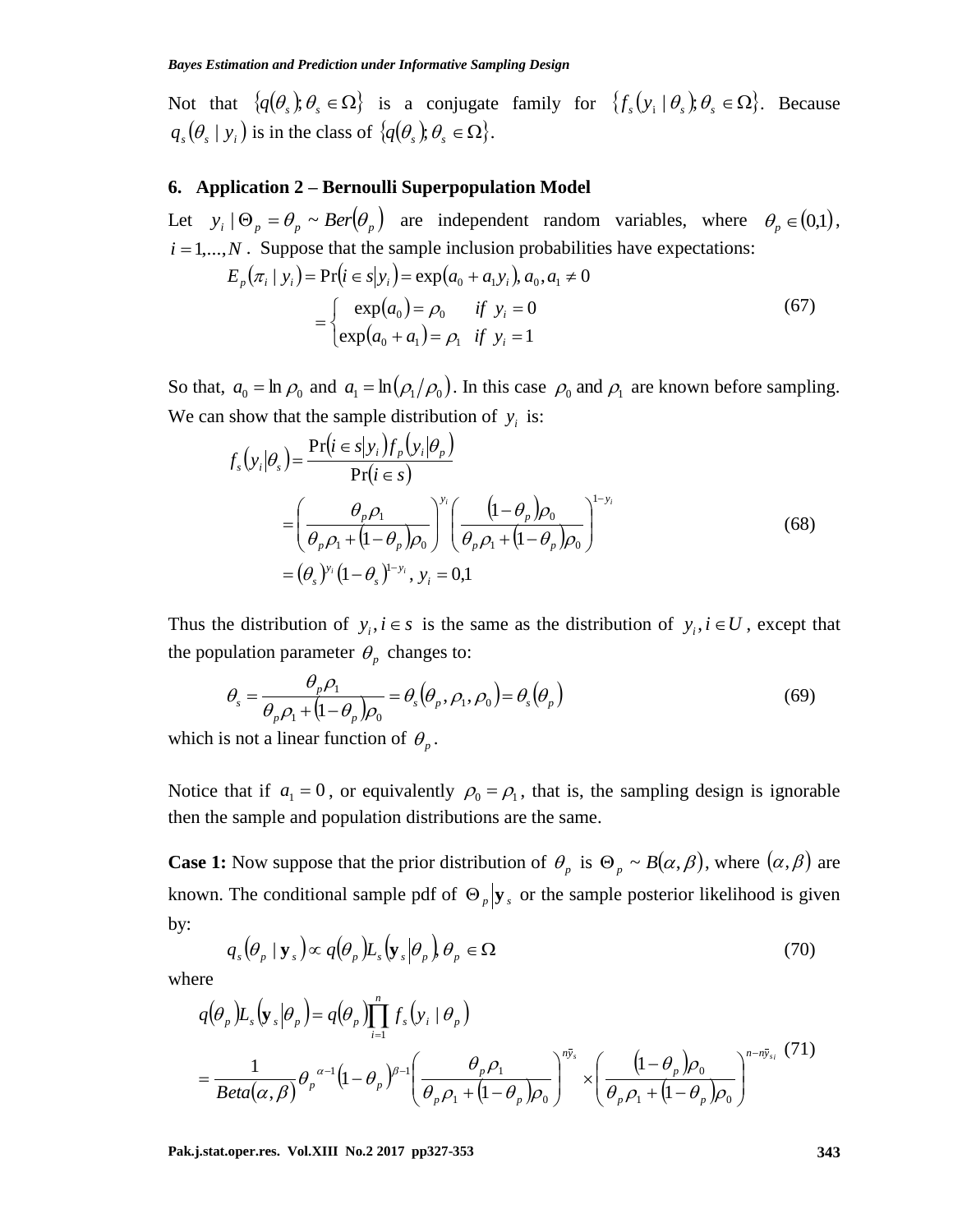which cannot be written in the form of beta distribution.

Not that  $\{q(\theta_p), \theta_p \in \Omega\}$  is not a conjugate family for  $\{f_s(y_i | \theta_p), \theta_p \in \Omega\}$ , because  $q_s(\theta_p | y_i)$  is not in the class  $\{q(\theta_p), \theta_p \in \Omega\}$ . Recall that  $\theta_s = \left\langle \left( \theta_p \rho_1 \right) / \left( \theta_p \rho_1 + \left( 1 - \theta_p \right) \rho_0 \right) \right\rangle$  is not a linear function of  $\theta_p$ .

**Case 2:** To makes life easy, assume that the prior distribution of  $\theta_s$  is  $\Theta_s \sim B(\alpha, \beta)$ . It is easy to verify that, the conditional sample pdf of  $\Theta_s$ ,  $\mathbf{y}_s$  or the sample posterior likelihood is given by:

$$
q_s(\theta_s \mid \mathbf{y}_s) \propto q(\theta_s) L_s(\mathbf{y}_s | \theta_s), \theta_s \in \Omega
$$
\n(72)

where

$$
q(\theta_s)L_s(\mathbf{y}_s|\theta_s) = q(\theta_s) \prod_{i=1}^n f_s(y_i | \theta_s)
$$
  
= 
$$
\frac{1}{Beta(\alpha, \beta)} \theta_s^{\alpha + n\bar{y}_s} (1 - \theta_s)^{\beta + n - n\bar{y}_s - 1}
$$
 (73)

Hence,

$$
q_s(\theta_s \mid \mathbf{y}_s) \propto \frac{1}{Beta(\alpha, \beta)} \theta_s^{\alpha + n\bar{y}_s - 1} (1 - \theta_s)^{\beta + n - n\bar{y}_s - 1}
$$
\n(74)

After some algebra, we can show that the sample posterior distribution of  $\Theta_s|\mathbf{y}_s|$  is given by:

$$
\Theta_s | \mathbf{y}_s B(\alpha + n \bar{\mathbf{y}}_s, \beta + n - n \bar{\mathbf{y}}_s) \tag{75}
$$

So that

$$
E_s(\Theta_s|\mathbf{y}_s) = \frac{\alpha + n\bar{y}_s}{\alpha + n\bar{y}_s + n - n\bar{y}_s + \beta}
$$
  
= 
$$
\frac{\alpha + n\bar{y}_s}{\alpha + \beta + n}
$$
 (76)

and

$$
V_s(\Theta_s|\mathbf{y}_s) = \frac{(\alpha + n\bar{y}_s)(n - n\bar{y}_s + \beta)}{(\alpha + \beta + n)^2(\alpha + \beta + n + 1)}
$$
(77)

Not that  $\{q(\theta_s), \theta_s \in \Omega\}$  is a conjugate family for  $\{f_s(y_i | \theta_s), \theta_s \in \Omega\}$ . Because  $q_s(\theta_s | y_i)$  is in the class  $\{q(\theta_s); \theta_s \in \Omega\}.$ 

Hence, for given  $(\alpha, \beta, \rho_0, \rho_1)$ , the Bayes estimate of  $\theta_s \in \Omega$  under the sample posterior pdf is given by:

$$
\hat{\theta}_{sB} = E_s \left( \Theta_s | \mathbf{y}_s \right) = \frac{\alpha + n \bar{\mathbf{y}}_s}{\alpha + \beta + n} \tag{78}
$$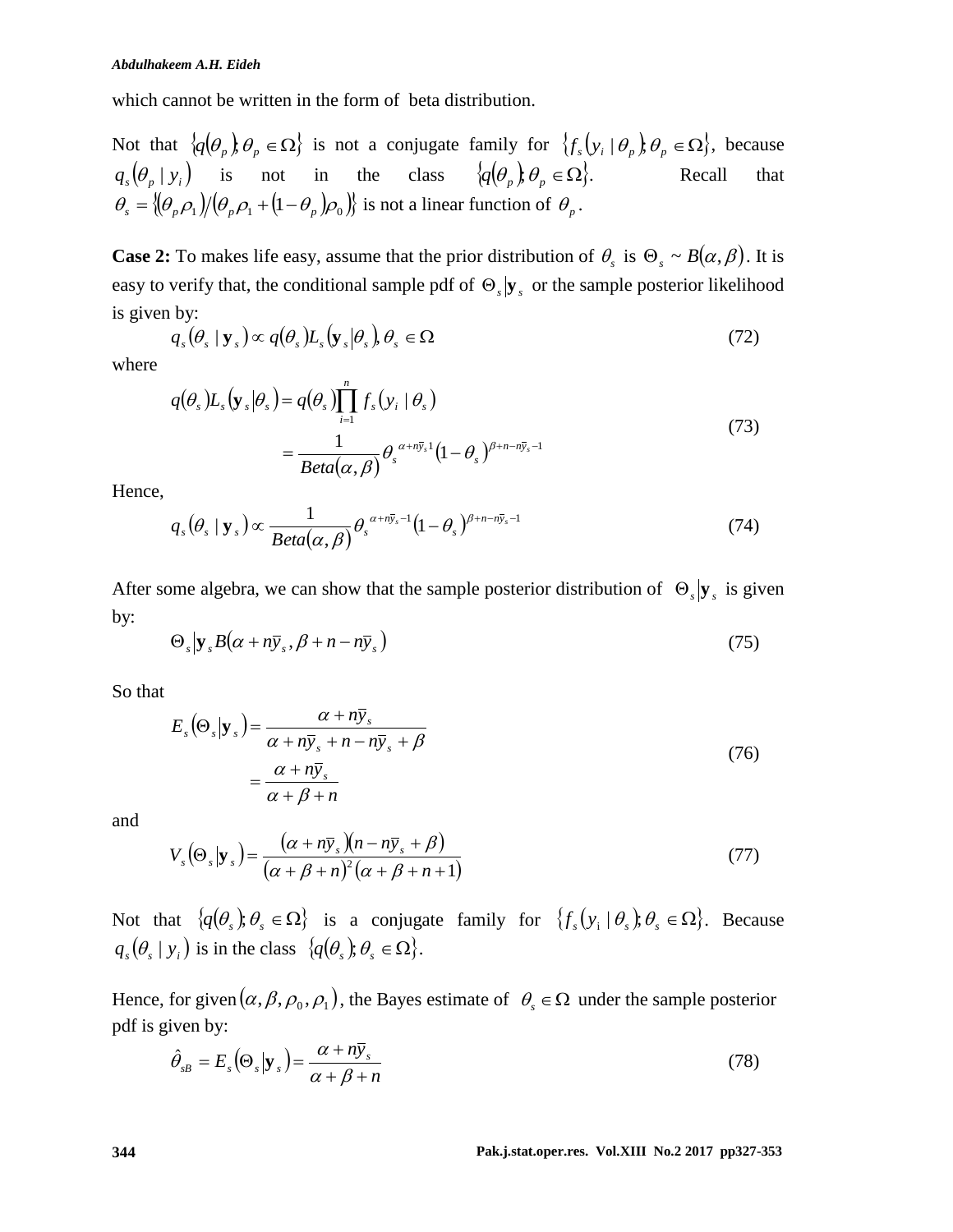But we are interested in the Bayes estimate of  $\theta_p \in \Omega$ . For this, using the relationship between  $\theta_s$  and  $\theta_p$ , we get:

$$
\hat{\theta}_{pB} = \frac{\hat{\theta}_{sB} \rho_0}{\hat{\theta}_{sB} \rho_0 + (1 - \hat{\theta}_{sB}) \rho_1} \n= \frac{\rho_0 (\alpha + n \bar{y}_s)}{\rho_0 (\alpha + n \bar{y}_s) + \rho_1 (n - n \bar{y}_s + \beta)}
$$
\n(79)

Notice that if  $\rho_0 = \rho_1$ , that is, the sampling design is ignorable, then

$$
\hat{\theta}_{p} = \frac{\alpha + n\bar{y}_s}{\alpha + \beta + n} = \hat{\theta}_{p} \left(srs\right) \tag{80}
$$

which is the classical Bayes estimate of  $\theta_p$  under simple random sample.

The Bayes estimate  $\hat{\theta}_{pB}$  can be written as:  $(\alpha + n\overline{y}) + \rho_1(n - n\overline{y}) + \beta$  $(\alpha+\beta)$  $(\alpha + n\bar{y}_s) + \rho_1(n - n\bar{y}_s + \beta) \alpha + \beta$ α  $\rho_0(\alpha + n\bar{y}_s) + \rho_1(n - n\bar{y}_s + \beta)$  $\rho_0(\alpha+\beta)$  $\rho_0(\alpha + n\bar{y}_s) + \rho_1(n - n\bar{y}_s + \beta)$  $\hat{\theta}_{pB} = \left(\frac{n\rho_0}{\rho_0(\alpha + n\bar{y}_s) + \rho_1(n - n\bar{y}_s + \beta)}\right)\bar{y}_s + \left(\frac{\rho_0(\alpha + \beta)}{\rho_0(\alpha + n\bar{y}_s) + \rho_1(n - n\bar{y}_s + \beta)}\right)\frac{\alpha}{\alpha + n\bar{y}_s + \beta}$ J  $\setminus$  $\overline{\phantom{a}}$  $\setminus$ ſ  $+n\overline{y}_s$ ) +  $\rho_1(n-n\overline{y}_s +$  $\int \overline{y}_s + \left( \frac{\rho_0(\alpha + \beta)}{\rho_0(\alpha + n\overline{y}) + \rho_0} \right)$ J  $\backslash$  $\overline{\phantom{a}}$  $\setminus$ ſ  $+n\overline{y}_s$ ) +  $\rho_1(n-n\overline{y}_s +$  $=$  $s$  *f*  $\tau$  *f*<sub>1</sub> $\mu$  *f*  $\mu$  *f*<sub>*s*</sub> *s*  $\bar{p}_B = \left(\frac{n\rho_0}{\rho_0(\alpha + n\bar{y}_s) + \rho_1(n - n\bar{y}_s + \beta)}\right)\bar{y}_s + \left(\frac{\rho_0(\alpha + \beta)}{\rho_0(\alpha + n\bar{y}_s) + \rho_1(n - n\bar{y}_s + \beta)}\right)$ *y*  $n\bar{y}_s$ ) +  $\rho_1(n - n\bar{y})$ *n*  $0\left(\alpha + \mu y_s\right) + \mu_1$ 0  $0(u + hy_s) + \mu_1$  $\hat{\theta} =$   $\frac{n\rho_0}{a}$ (81)

which is a linear combination of  $\bar{y}_s$  - maximum likelihood estimator of  $\theta_p$ , under the population model  $y_i | \Theta_p = \theta_p \sim Ber(\theta_p)$ , and  $(\alpha/\alpha + \beta)$  - mean of  $\Theta_s : B(\alpha, \beta)$ .

Furthermore, we have:

$$
\lim_{n \to \infty} \hat{\theta}_{pB} = \lim_{n \to \infty} \left\{ \left( \frac{n\rho_0}{\rho_0(\alpha + n\bar{y}_s) + \rho_1(n - n\bar{y}_s + \beta)} \right) \bar{y}_s + \left( \frac{n\rho_0(\alpha + n\bar{y}_s) + \rho_1(n - n\bar{y}_s + \beta)}{\rho_0(\alpha + n\bar{y}_s) + \rho_1(n - n\bar{y}_s + \beta)} \right) \frac{\alpha}{\alpha + \beta} \right\}
$$
\n
$$
= \frac{\rho_0 \bar{y}_s}{\rho_0 \bar{y}_s + \rho_1(1 - \bar{y}_s)}
$$
\n(82)

Hence, for large sample size *n*, the Bayes estimate of  $\theta_p \in \Omega_p$ , shrinkage to:

$$
\frac{\rho_0 \bar{y}_s}{\rho_0 \bar{y}_s + \rho_1 (1 - \bar{y}_s)} = \hat{\theta}_p (\text{inf})
$$
\n(83)

where  $\hat{\theta}_p$  (inf) denotes the maximum likelihood estimate of  $\theta_p$  under informative sampling design, treating  $\theta_p$  as fixed unknown constant.

Notice that if  $\rho_0 = \rho_1$ , that is, the sampling design is ignorable, then  $\lim_{n \to \infty} \hat{\theta}_{pB} = \bar{y}_s$  $\lim \hat{\theta}_{nB} = \overline{y}_{s}.$ 

The important feature of this formula is that, if  $\theta_p$ , (consequently  $\theta_s$ ) is treated as fixed unknown constant (classical or frequentist statistics), that is,  $\alpha = \beta = 0$ , and the sampling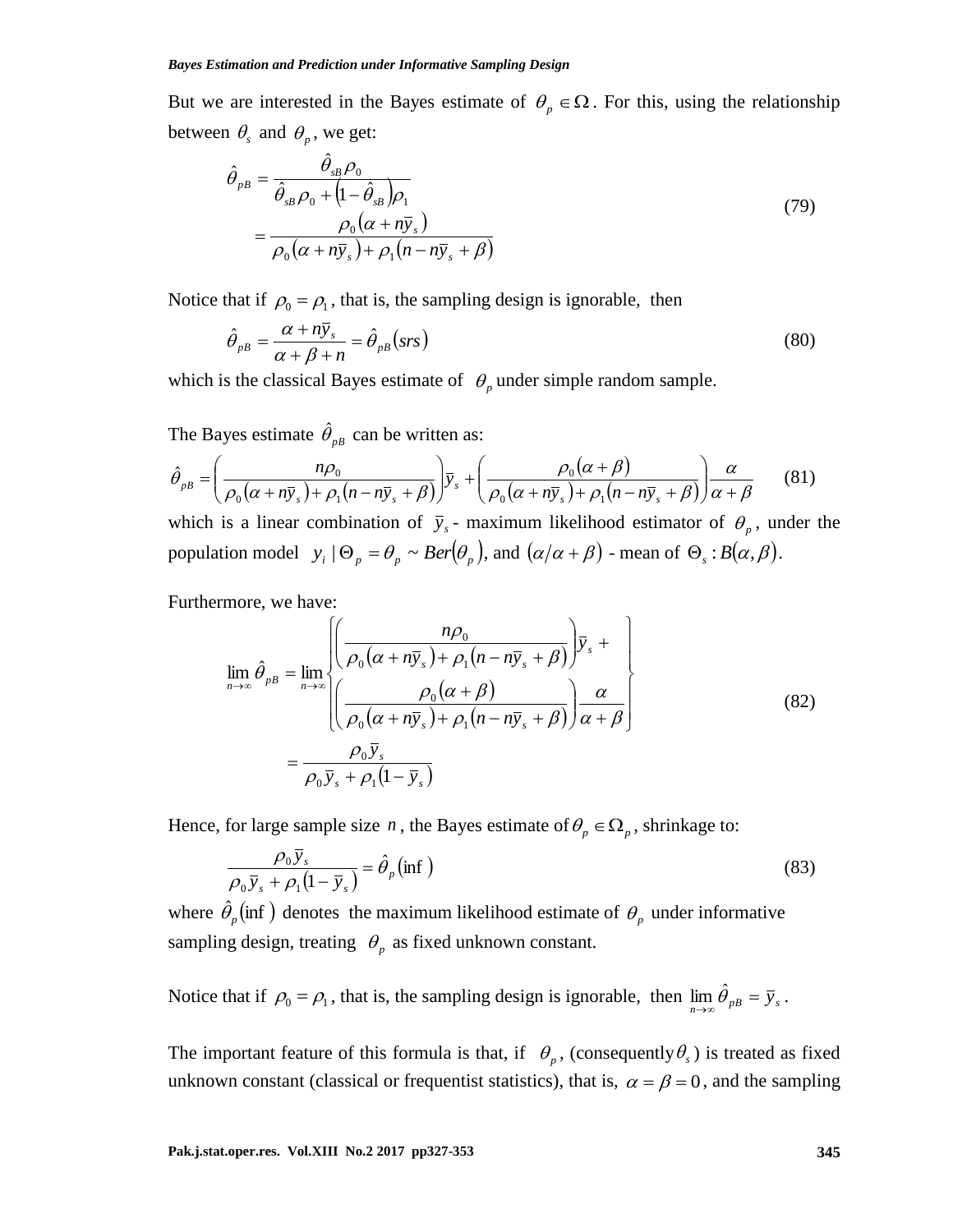design is informative, then for large sample size  $n$ , the Bayes estimate of  $\theta_p$  becomes  $\{\left(\rho_0 \bar{y}_s\right) / \left(\rho_0 \bar{y}_s + \rho_1 (1 - \bar{y}_s)\right)\}.$ 

It is easy to verify that for given  $(\alpha, \beta)$ , the generalized MLE of  $\theta_s \in \Omega_s$  is given by:

$$
\hat{\theta}_{sg} = \frac{\alpha + n\bar{y}_s}{\alpha + \beta + n} \n= \left(\frac{n}{\alpha + \beta + n}\right)\bar{y}_s + \left(\frac{\alpha + \beta}{\alpha + \beta + n}\right)\frac{\alpha}{\alpha + \beta}
$$
\n(84)

which is the sample Bayes estimate of  $\theta_s \in \Omega$ . Hence using the relationship between  $\theta_s$ and  $\theta_p$ , we have

$$
\hat{\theta}_{pg} = \frac{\rho_0(\alpha + n\bar{y}_s)}{\rho_0(\alpha + n\bar{y}_s) + \rho_1(n - n\bar{y}_s + \beta)}
$$
(85)

Notice that if  $\rho_0 = \rho_1$ , that is, the sampling design is ignorable then, then

$$
\hat{\theta}_{sg} = \frac{\alpha + n\bar{y}_s}{\alpha + \beta + n} = \hat{\theta}_{pg} \tag{86}
$$

which the Bayes estimate of  $\theta_p \in \Omega_p$  under noninformative sampling design.

The important feature of this formula is that, if  $\theta_p$  is treated as fixed unknown constant (classical or frequentist statistics), that is,  $\alpha = \beta = 0$ , and the sampling design is noninformative, then for large sample size the Bayes estimate of  $\theta_p$  becomes  $\bar{y}_s$  which is the MLE of  $\theta_p$ .

### **7. Bayes Prediction of Finite Population Total**

Sverchkov and Pfeffermann (2004) use sample and sample complement distributions for the prediction of finite population totals under informative sampling for single-stage sampling designs. Later Eideh and Nathan (2009) extend the theory to general linear functions of the population values and to two-stage informative cluster sampling. None of the above studies consider prediction of finite population total from Bayesian perspective. In this section we use sample posterior and sample complement posterior distributions, to predict the finite population total under single-stage informative sampling design. Let

$$
T = \sum_{i=1}^{N} y_i = \sum_{i \in S} y_i + \sum_{i \in C} y_i = \sum_{i \in S} y_i + \sum_{i \notin S} y_i
$$
 (87)

The available information for the prediction process is  $O = [\{(y_i, \pi_i), i \in S\} \cup \{I_i, i \in U\}, N, n]$ , where  $I_i = 1$  for  $i \in S$  and  $I_i = 0$  for  $i \notin S$ .

Now, following the notations in Sections 2 and 3, the sample complement posterior distribution of  $\Theta_p = \theta_p$  given  $y_i$ , denoted by  $q_c(\theta_p|y_i)$  is defined by: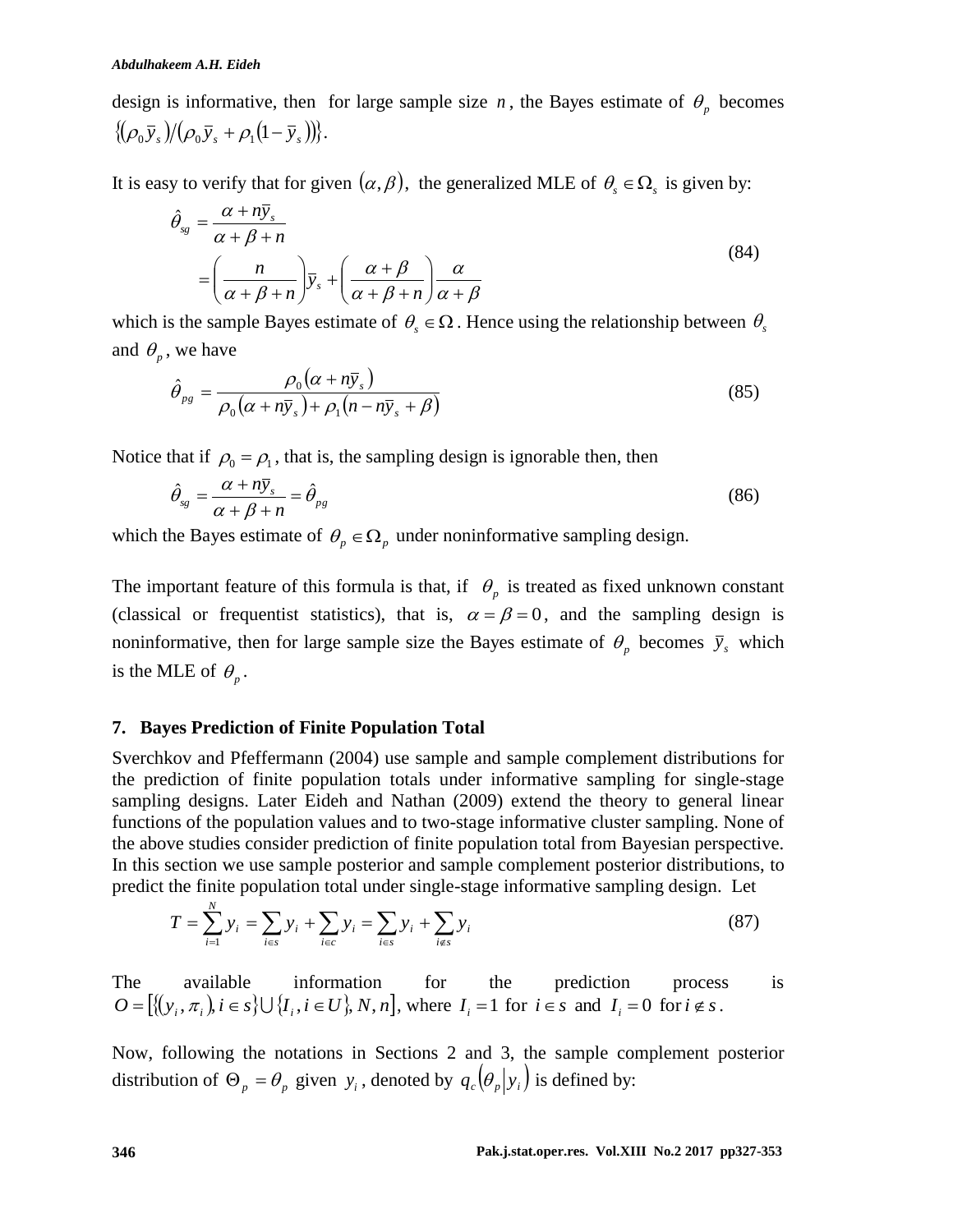*Bayes Estimation and Prediction under Informative Sampling Design*

$$
q_c(\theta_p \mid y_i) = \frac{q(\theta_p) f_c(y_i \mid \theta_p)}{m_c(y_i)}
$$
\n(88)

where,  $f_c(y_i | \theta)$  is the sample complement distribution of  $y_i$  given  $\Theta_p = \theta_p$ , which is given by:

$$
f_c(y_i | \theta_p) = \frac{E_p(1 - \pi_i | y_i) f_p(y_i | \theta_p)}{E_p(1 - \pi_i | \theta_p)}
$$
(89)

Also, we have:

$$
E_c(y_i | \theta_p) = \frac{E_p \{(1 - \pi_i) y_i | \theta_p\}}{E_p \{(1 - \pi_i) | \theta_p\}} = \frac{E_s \{(w_i - 1) y_i | \theta_p\}}{E_s \{(w_i - 1) | \theta_p\}}
$$
(90)

and

$$
m_c(y_i) = \begin{cases} \int_{\Theta_p} q(\theta_p) f_c(y_i \mid \theta_p) d\theta_p & \text{if } \Theta_p \text{ is continuous} \\ \sum_{\Theta_p} q(\theta_p) f_c(y_i \mid \theta_p) & \text{if } \Theta_p \text{ is discrete} \end{cases}
$$
(91)

Hence,  $q_c(\theta_p | y_i)$  can be written as:

$$
q_c(\theta_p \mid y_i) = \frac{q(\theta_p)E_p(1-\pi_i \mid y_i)f_p(y_i \mid \theta_p)}{m_c(y_i)E_p(1-\pi_i \mid \theta)}
$$
  
 
$$
\propto \frac{q(\theta_p)E_p(1-\pi_i \mid y_i)f_p(y_i \mid \theta_p)}{E_p(1-\pi_i \mid \theta_p)}
$$
(92)

*Q*,  $\left(p_x | y_x\right) = \frac{a_{\text{P}}(y_x) \cdot \sqrt{b_{\text{P}}(y_x)}}{m_x(y_x)}$  (88)<br>
where,  $f_x(y_1|\theta_x) = \frac{F_x(1-x_x) \cdot y_x f_x(y_x|\theta_x)}{F_x(y_x-\pi/\theta_x)}$  (89)<br> **Pake.<br>
<b>Pake.**<br> **Pak.j.stat.org F\_x(y, \theta\_x) = \frac{F\_x(\frac{1}{2}(\theta\_x - \frac{1}{2}y\_x)) f\_x(y\_x|\theta\_x)}{F\_x(\frac{1}{2}(\theta\_x - \frac{1}{2}y\_x))** Let  ${\bf y}_n = (y_1, ..., y_n, y_{n+1}, ..., y_N)^{\prime} = ({\bf y}_s^{\prime}, {\bf y}_c^{\prime})^{\prime}$  $\mathbf{y}_p = (y_1, \dots, y_n, y_{n+1}, \dots, y_N) = (\mathbf{y}'_s, \mathbf{y}'_c)$ , where  $\mathbf{y}_s = (y_1, \dots, y_n)$  $\mathbf{y}_s = (y_1, \dots, y_n)$  and  $(y_{n+1},..., y_{N})^{T}$  $y_c = (y_{n+1},..., y_N)$ . Let  $T = T(y_p)$  be the finite population quantity to be predicted. For example: the finite population total  $T = \sum_{i=1}^{N}$  $T = \sum_{i=1}^{N} y_i$ . Let  $\hat{T}(y_1, \ldots, y_n) = \hat{T}(\mathbf{y}_s)$  define the predictor of  $T(\mathbf{y}_p)$  based on O. The loss involved in predicting  $T(\mathbf{y}_p)$  by  $\hat{T}(\mathbf{y}_s)$  is  $L(T(\mathbf{y}_p), \hat{T}(\mathbf{y}_s))$ . For given  $\Theta_p = \theta_p$  and  $\mathbf{y}_s$ , and squared error loss function, the Bayes predictor of  $T(\mathbf{y}_p)$  is:

$$
\hat{T}(\mathbf{y}_s) = E_p(T(\mathbf{y}_p)|\mathbf{y}_s)
$$
\n(93)

Now we consider the following:

$$
E_p(T(\mathbf{y}_p)|\mathbf{y}_s) = E_p\left[\sum_{i=1}^N y_i|\mathbf{y}_s\right] = E_p\left\{\sum_{i\in S} y_i + \sum_{i\in C} y_i\right\}|\mathbf{y}_s\right\}
$$
  
=  $\sum_{i\in S} y_i + \sum_{i\in C} E_c(y_i|\mathbf{y}_s)$  (94)

Thus, the estimate of the population total, for a fully Bayesian method under squared error loss, requires the posterior predictive expectation  $E_c(y_i|\mathbf{y}_s)$  for prediction of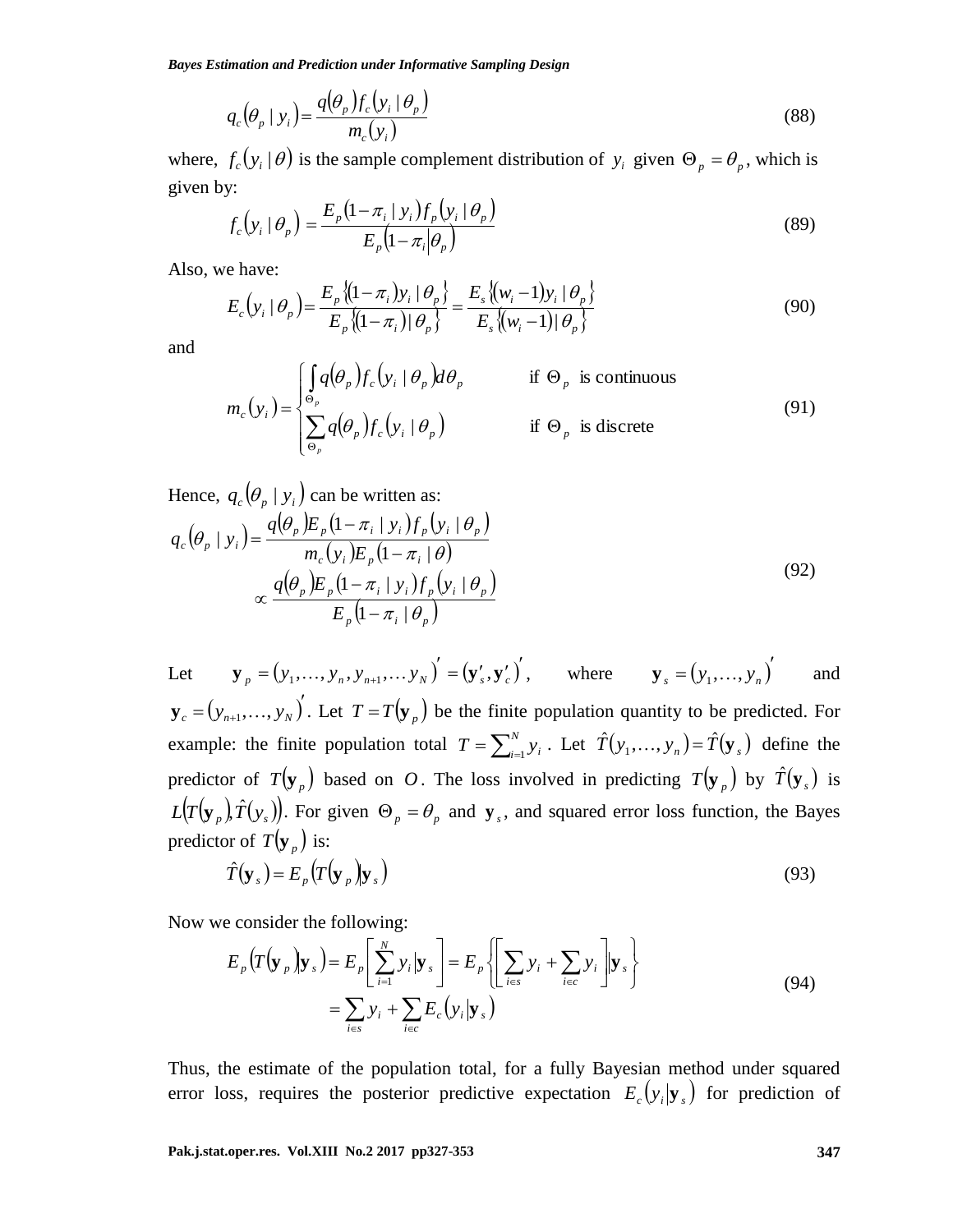$y_i$ ,  $i \in c = \overline{s}$  given  $\mathbf{y}_s$ . This posterior expectation, under informative sampling design, can be obtained by the iterated expectations:

$$
E_c(y_i|\mathbf{y}_s) = E_s\{E_c(y_i|\mathbf{y}_s,\theta_p)|\mathbf{y}_s\}
$$
\n(95)

where  $E_s$  is the expectation with respect to the sample posterior distribution of  $\Theta_p$  given  $\mathbf{y}_s$ , and  $E_c$  is the expectation with respect to the sample complement of the posterior predictive distribution of  $y_i$ ,  $i \in c$  given  $\mathbf{y}_s$ .

**Illustration 1:** Case 4 in Section 5. Superpopulation model: Let  $y_i | \Theta_p = \theta_p \sim N(\theta_p, \sigma^2)$  be independent random variables,  $i = 1,...,N$ , where  $\sigma^2 > 0$  is known,  $i = 1,...,N$ . Suppose that  $E_p(\pi_i|y_i) = \exp(a_1y_i)$ . Then the sample model is:  $y_i | \Theta_s = \theta_s \sim N(\theta_s, \sigma^2)$ , where  $\theta_s = \theta_p + a_1 \sigma^2$ . Suppose that the prior distribution of  $\theta_s$ is  $q(\theta_s) = 1, -\infty < \theta_s < \infty$ . Then  $\Theta_p | \mathbf{y}_s \sim N | \overline{\mathbf{y}}_s - a_1 \sigma^2$ ,  $\frac{\Theta_p}{n}$ J  $\backslash$  $\overline{\phantom{a}}$  $\setminus$ ſ  $\Theta_n|\mathbf{y}\rangle_{\rm s} \sim N|\bar{y}\rangle_{\rm s}$  $p \left| \mathbf{y}_s \sim N \right| \overline{\mathbf{y}}_s - a_1 \sigma^2, \frac{\sigma^2}{n}$  $\mathbf{y}_s \sim N \left( \bar{y}_s - a_1 \sigma^2, \frac{\sigma^2}{\sigma^2} \right).$ 

**Computation of**  $E_c(y_i|\mathbf{y}_s) = E_{\theta_p} \{E_c(y_i|\mathbf{y}_s, \theta_p) | \mathbf{y}_s\}$ : Since  $y_i$ ,  $i \in c$  is independent of  $\mathbf{y}_s$ , therefore

$$
E_c(y_i|\mathbf{y}_s, \theta_p) = E_c(y_i|\theta_p) = \frac{E_p\left\langle (1-\pi_i)y_i \mid \theta_p \right\}}{E_p\left\langle (1-\pi_i) \mid \theta_p \right\}}\tag{96}
$$

After some algebra, and noting that  $E_p \{ \pi_i y_i \mid \theta_p \} = E_p E_p \{ \pi_i y_i \mid y_i, \theta_p \}$  we can show that:

$$
E_c\left(y_i\big|\mathbf{y}_s,\theta_p\right) = \theta_p - a_1\sigma^2 \frac{M_p\left(a_1\right)}{1 - M_p\left(a_1\right)}
$$
\n<sup>(97)</sup>

where  $M_p(a_1) = \exp(a_1\theta_p + 0.5a_1^2\sigma^2)$  is the moment generating function of  $y_i | \Theta_p = \theta_p \sim N(\theta_p, \sigma^2).$ 

so that,

$$
E_c(y_i|\mathbf{y}_s) = E_s \Big\{ E_c(y_i|\mathbf{y}_s, \theta_p) \mathbf{y}_s \Big\} = E_s \Big\{ \Bigg[ \theta_p - a_1 \sigma^2 \frac{M_p(a_1)}{1 - M_p(a_1)} \Bigg] \mathbf{y}_s \Big\}
$$
  
= 
$$
E_s (\theta_p|\mathbf{y}_s) - a_1 \sigma^2 E_s \Big\{ \Bigg[ \frac{M_p(a_1)}{1 - M_p(a_1)} \Bigg] \mathbf{y}_s \Big\}
$$
 (98)

Now,

$$
E_s(\theta_p|\mathbf{y}_s) = \bar{y}_s - a_1\sigma^2
$$
\n(99)

and

$$
E_s \left\{ \left[ \frac{M_p(a_1)}{1 - M_p(a_1)} \right] \middle| \mathbf{y}_s \right\} = \int_{-\infty}^{\infty} \frac{\exp(a_1 \theta_p + 0.5 a_1^2 \sigma^2)}{1 - \exp(a_1 \theta_p + 0.5 a_1^2 \sigma^2)} \times \frac{1}{\sqrt{2\pi \sigma^2/n}} \exp\left[ -\frac{n}{2\sigma^2} (\theta_p - (\bar{y}_s - a_1 \sigma^2))^2 \right] d\theta_p \tag{100}
$$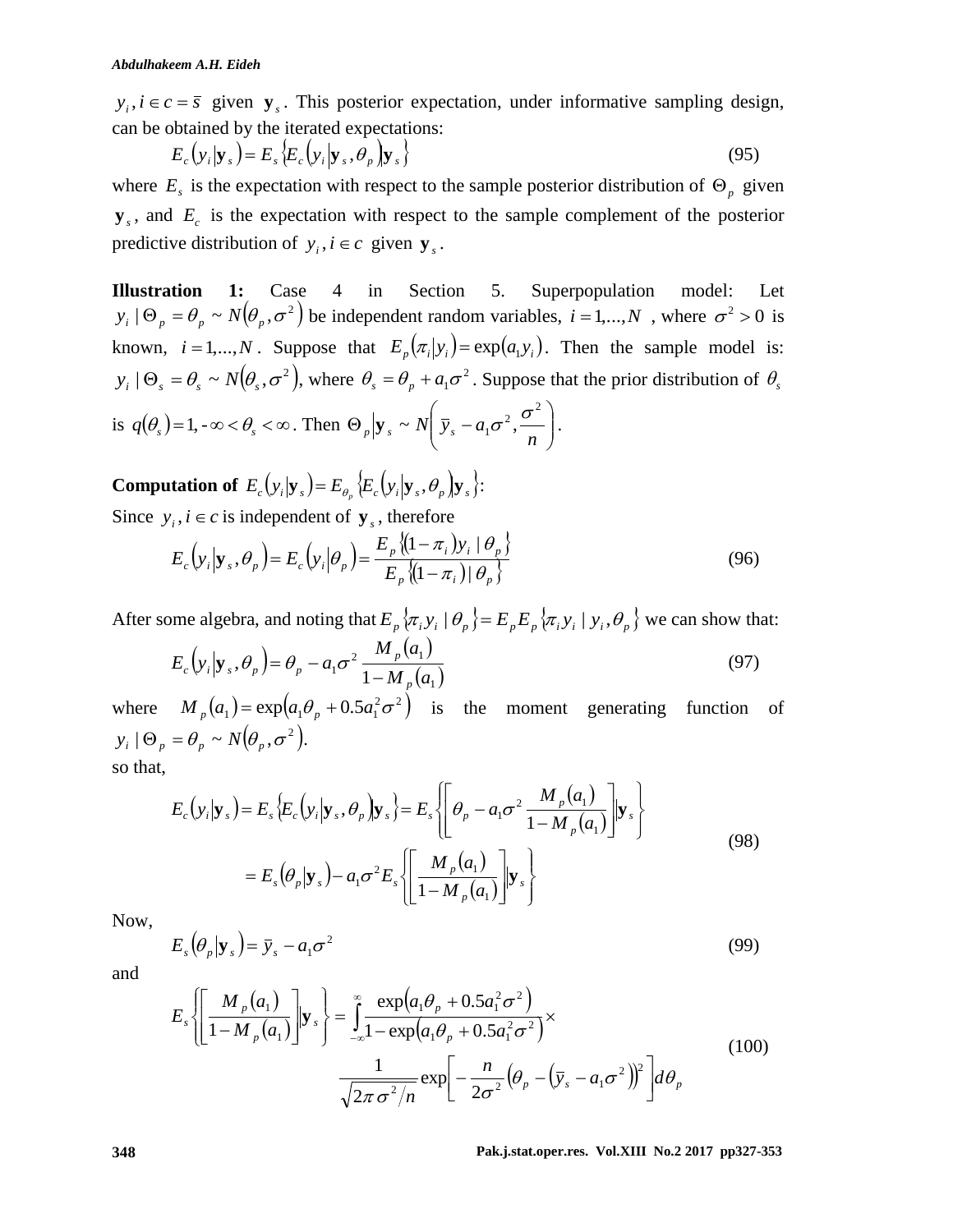Using Taylor series expansion of  $M_p(a_1)/1 - M_p(a_1)$  around  $\theta_p = \bar{y}_s - a_1 \sigma^2$ , we can show that, approximately:

$$
E_s \left\{ \left[ \frac{M_p(a_1)}{1 - M_p(a_1)} \right] \Big| \mathbf{y}_s \right\} = \frac{\exp(a_1(\bar{y}_s - a_1\sigma^2) + 0.5a_1^2\sigma^2)}{1 - \exp(a_1(\bar{y}_s - a_1\sigma^2) + 0.5a_1^2\sigma^2)}
$$
(101)

Hence,

$$
E_c(y_i|\mathbf{y}_s) = (\bar{y}_s - a_1\sigma^2) - \frac{\exp(a_1\bar{y}_s - 0.5a_1^2\sigma^2)}{1 - \exp(a_1\bar{y}_s - 0.5a_1^2\sigma^2)}
$$
(102)

Thus, for given  $(a_1, \sigma^2)$  the Bayes predictor of  $T = \sum_{i=1}^{N} a_i$  $T = \sum_{i=1}^{N} y_i$  is:

$$
\hat{T}(\mathbf{y}_{s}) = E_{p}(T(\mathbf{y}_{p})\mathbf{y}_{s})
$$
\n
$$
= \sum_{i \in S} y_{i} + \sum_{i \in C} \left\{ (\bar{y}_{s} - a_{1}\sigma^{2}) - a_{1}\sigma^{2} \frac{\exp(a_{1}\bar{y}_{s} - 0.5a_{1}^{2}\sigma^{2})}{1 - \exp(a_{1}\bar{y}_{s} - 0.5a_{1}^{2}\sigma^{2})} \right\}
$$
\n
$$
= n\bar{y}_{s} + (N - n)\bar{y}_{s} - (N - n)a_{1}\sigma^{2} \left\{ 1 + \frac{\exp(a_{1}\bar{y}_{s} - 0.5a_{1}^{2}\sigma^{2})}{1 - \exp(a_{1}\bar{y}_{s} - 0.5a_{1}^{2}\sigma^{2})} \right\}
$$
\n
$$
= N\bar{y}_{s} - (N - n)a_{1}\sigma^{2} \left\{ 1 + \frac{\exp(a_{1}\bar{y}_{s} - 0.5a_{1}^{2}\sigma^{2})}{1 - \exp(a_{1}\bar{y}_{s} - 0.5a_{1}^{2}\sigma^{2})} \right\}
$$
\n(103)

Note that if  $a_1 = 0$ , that is, the sampling design is noninformative, then the Bayes predictor of  $T = \sum_{i=1}^{N}$  $T = \sum_{i=1}^{N} y_i$  is the classical one obtained under design-based and frequentist model-based schools. Furthermore, the Bayes predictor of  $T = \sum_{i=1}^{N}$  $T = \sum_{i=1}^{N} y_i$  under informative sampling adjust the classical predictor by the term  $(a_1\bar{y}_s - 0.5a_1^2\sigma^2)$  $\left( a_1 \bar{y}_s - 0.5 a_1^2 \sigma^2 \right)$  $\overline{1}$  $\overline{\mathcal{L}}$ ╎  $\left\lceil \right\rceil$  $-\exp(a_1\bar{y}_s (n-n)a_1\sigma^2\left\{1+\frac{\exp(a_1\bar{y}_s-0.5a_1^2\sigma^2)}{1-\exp(a_1\bar{y}_s-0.5a_1^2\sigma^2)}\right\}$  $1 y_s$   $0.5 u_1$  $\alpha_1 \sigma^2 \left\{ 1 + \frac{\exp(a_1 \bar{y}_s - 0.5 a_1^2 \sigma^2)}{1 - \exp(a_1 \bar{y}_s - 0.5 a_1^2 \sigma^2)} \right\}$  $(N-n)a_1\sigma^2\left\{1+\frac{\exp(a_1\bar{y}_s-0.5a_1^2\sigma^2)}{1-\exp(a_1\bar{y}_s-0.5a_1^2\sigma^2)}\right\}$  $\sigma^2\left\{1+\frac{\exp(a_1y_s-0.5a_1\sigma)}{1-\exp(a_1\bar{y}_s-0.5a_1^2)}\right\}$  $N-n)a_1\sigma^2\left\{1+\frac{\exp(a_1\bar{y}_s-0.5a)}{(1-\bar{y}_s-a_1)^2}\right\}$ *s*  $\left\{\frac{s-0.5a_1(0)}{s-0.5a_1(0)}\right\}$ . This adjusted term depends on the

informativeness parameter  $a_1$ .

Bayes prediction of finite population total of the other (Cases1,2,3) considered in Sections 5 can be treated similarly.

**Illustration 2:** Case 2 in Section 6. Let  $y_i | \Theta_p = \theta_p \sim Ber(\theta_p)$  be independent random variables, where  $\theta_p \in (0,1)$ ,  $i = 1,...,N$ . Suppose that the sample inclusion probabilities have expectations:

$$
E_p(\pi_i \mid y_i) = \begin{cases} \exp(a_0) = \rho_0 & \text{if } y_i = 0\\ \exp(a_0 + a_1) = \rho_1 & \text{if } y_i = 1 \end{cases}
$$
(104)

Recall that the sample distribution of  $y_i$  is

$$
f_s(y_i|\theta_s) = (\theta_s)^{y_i} (1-\theta_s)^{1-y_i}, y_i = 0,1
$$
\n(105)

**Pak.j.stat.oper.res. Vol.XIII No.2 2017 pp327-353 349**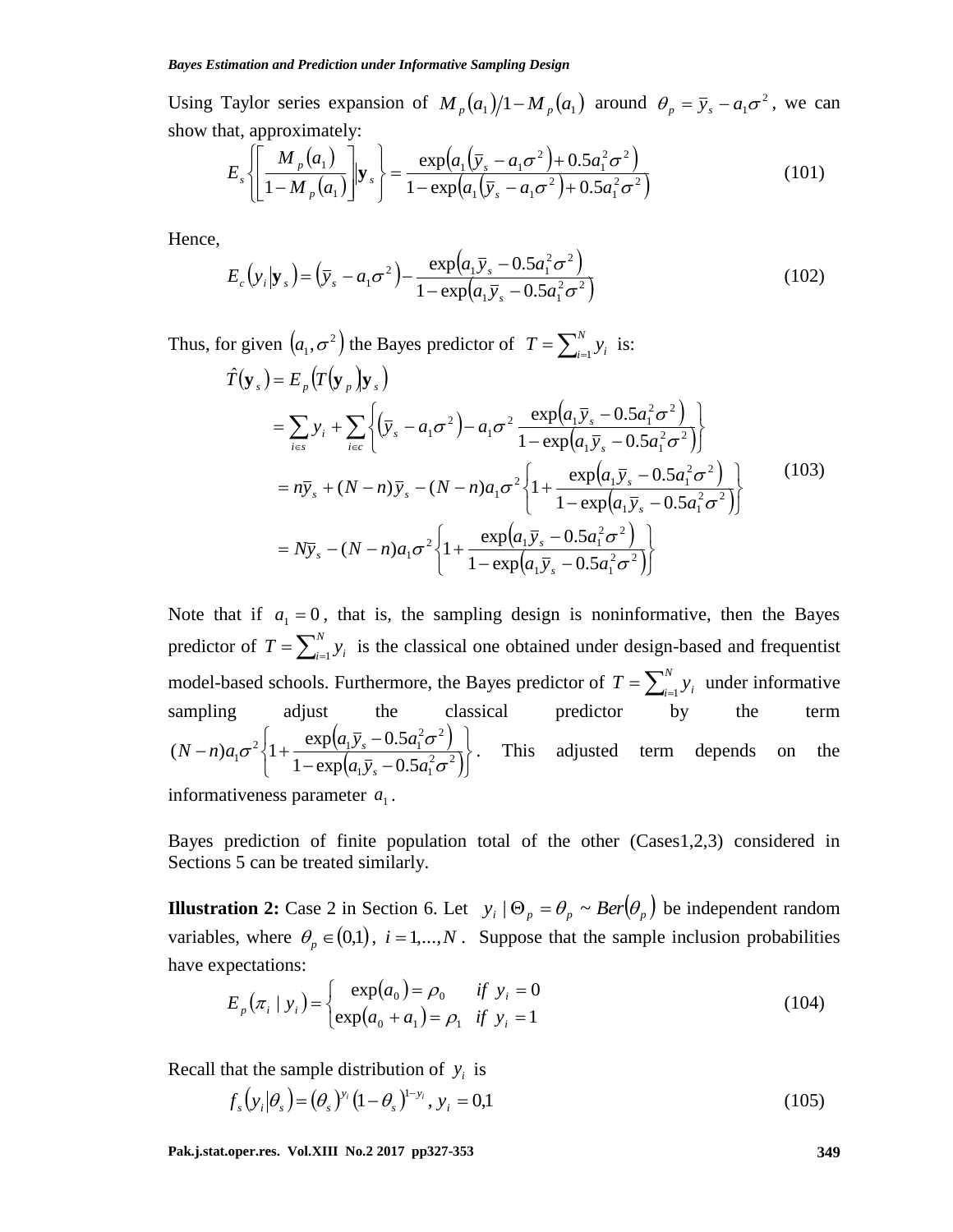where

$$
\theta_s = \frac{\theta_p \rho_1}{\theta_p \rho_1 + (1 - \theta_p)\rho_0} \tag{106}
$$

As in Illustration 1, the Bayes predictor of  $T = \sum_{i=1}^{N}$  $T = \sum_{i=1}^{N} y_i$  depends on the computation of:  $E_c(y_i|\mathbf{y}_s) = E_s \{E_c(y_i|\mathbf{y}_s, \theta_p) | \mathbf{y}_s\}$ . After some algebra, we can show that:

$$
E_c(y_i|\mathbf{y}_s, \theta_p) = \frac{(1-\rho_1)\theta_p}{(1-\rho_1) + (\rho_0-\rho_1)\theta_p}
$$
(107)

so that,

$$
E_c(y_i|\mathbf{y}_s) = E_s\{E_c(y_i|\mathbf{y}_s,\theta_p)|\mathbf{y}_s\} = E_s\left\{ \left[ \frac{(1-\rho_1)\theta_p}{(1-\rho_1) + (\rho_0-\rho_1)\theta_p} \right] \mathbf{y}_s \right\}
$$
(108)

We know that, approximately

$$
E_s(\theta_p|\mathbf{y}_s) = \frac{\rho_0(\alpha + n\bar{y}_s)}{\rho_0(\alpha + n\bar{y}_s) + \rho_1(n - n\bar{y}_s + \beta)}
$$
(109)

Expand  $(1-\rho_1)$  $\frac{(1-\rho_1)+(\rho_0-\rho_1)\theta_p}{(1-\rho_1)+(\rho_0-\rho_1)\theta_p}$  $\perp$  $\overline{\phantom{a}}$  $\mathsf{L}$  $\mathbf{r}$ L  $\overline{a}$  $-\rho_{1}$ )+( $\rho_{0}$  –  $\overline{a}$ *p p*  $\rho_1$ )+( $\rho_0$  –  $\rho_1$ ) $\theta_1$  $\rho_{\text{\tiny{l}}}$ ) $\theta$  $1 + V_0$   $P_1$ 1 1 1 around  $(\alpha + n\overline{y})$  $\rho_0(\alpha + n\bar{y}_s) + \rho_1(n - n\bar{y}_s + \beta)$  $\theta_p = \frac{\rho_0 (\alpha + n y_s)}{\rho_0 (\alpha + n \bar{y}_s) + \rho_1 (n - n \bar{y}_s + n \bar{y}_s)}$  $=\frac{\rho_0(\alpha+1)}{2\alpha}$  $s$  *f*  $\tau$  *f*  $\mu$ <sup>*n*</sup> *i m f s*  $p = \frac{P_0(\alpha + hy_s)}{\rho_0(\alpha + n\overline{y}_s) + \rho_1(n - n\overline{y}_s)}$ *ny*  $0^{(u + hy_s)}$  +  $\mu_1$  $\frac{0}{0}$   $\frac{(u + hy_s)}{(u - g_s)}$ , we can show

that, approximately:

$$
E_s\left\{\left[\frac{(1-\rho_1)\theta_p}{(1-\rho_1)+(\rho_0-\rho_1)\theta_p}\right]\mathbf{y}_s\right\} = \frac{(1-\rho_1)\left(\frac{\rho_0(\alpha+n\bar{y}_s)}{\rho_0(\alpha+n\bar{y}_s)+\rho_1(n-n\bar{y}_s+\beta)}\right)}{(1-\rho_1)+(\rho_0-\rho_1)\left(\frac{\rho_0(\alpha+n\bar{y}_s)}{\rho_0(\alpha+n\bar{y}_s)+\rho_1(n-n\bar{y}_s+\beta)}\right)}\tag{110}
$$

Hence, approximately:

$$
E_c(y_i|\mathbf{y}_s) = \frac{\left(1-\rho_1\left(\frac{\rho_0(\alpha+n\bar{y}_s)}{\rho_0(\alpha+n\bar{y}_s)+\rho_1(n-n\bar{y}_s+\beta)}\right)\right)}{\left(1-\rho_1\right)+\left(\rho_0-\rho_1\right)\left(\frac{\rho_0(\alpha+n\bar{y}_s)}{\rho_0(\alpha+n\bar{y}_s)+\rho_1(n-n\bar{y}_s+\beta)}\right)}
$$
(111)

Thus, given  $(\alpha, \beta, \rho_0, \rho_1)$  the Bayes predictor of  $T = \sum_{i=1}^{N}$  $T = \sum_{i=1}^{N} y_i$  is:

$$
\hat{T}(\mathbf{y}_s) = E_p(T(\mathbf{y}_p)|\mathbf{y}_s)
$$
\n
$$
= \sum_{i \in S} y_i + \sum_{i \in C} \left\{ \frac{(1 - \rho_1) \left( \frac{\rho_0(\alpha + n\overline{y}_s)}{\rho_0(\alpha + n\overline{y}_s) + \rho_1(n - n\overline{y}_s + \beta)} \right)}{(1 - \rho_1) + (\rho_0 - \rho_1) \left( \frac{\rho_0(\alpha + n\overline{y}_s)}{\rho_0(\alpha + n\overline{y}_s) + \rho_1(n - n\overline{y}_s + \beta)} \right)} \right\}
$$
\n
$$
= n\overline{y}_s + (N - n) \frac{(1 - \rho_1) \left( \frac{\rho_0(\alpha + n\overline{y}_s)}{\rho_0(\alpha + n\overline{y}_s) + \rho_1(n - n\overline{y}_s + \beta)} \right)}{(1 - \rho_1) + (\rho_0 - \rho_1) \left( \frac{\rho_0(\alpha + n\overline{y}_s)}{\rho_0(\alpha + n\overline{y}_s) + \rho_1(n - n\overline{y}_s + \beta)} \right)}
$$
\n(1 - \rho\_1)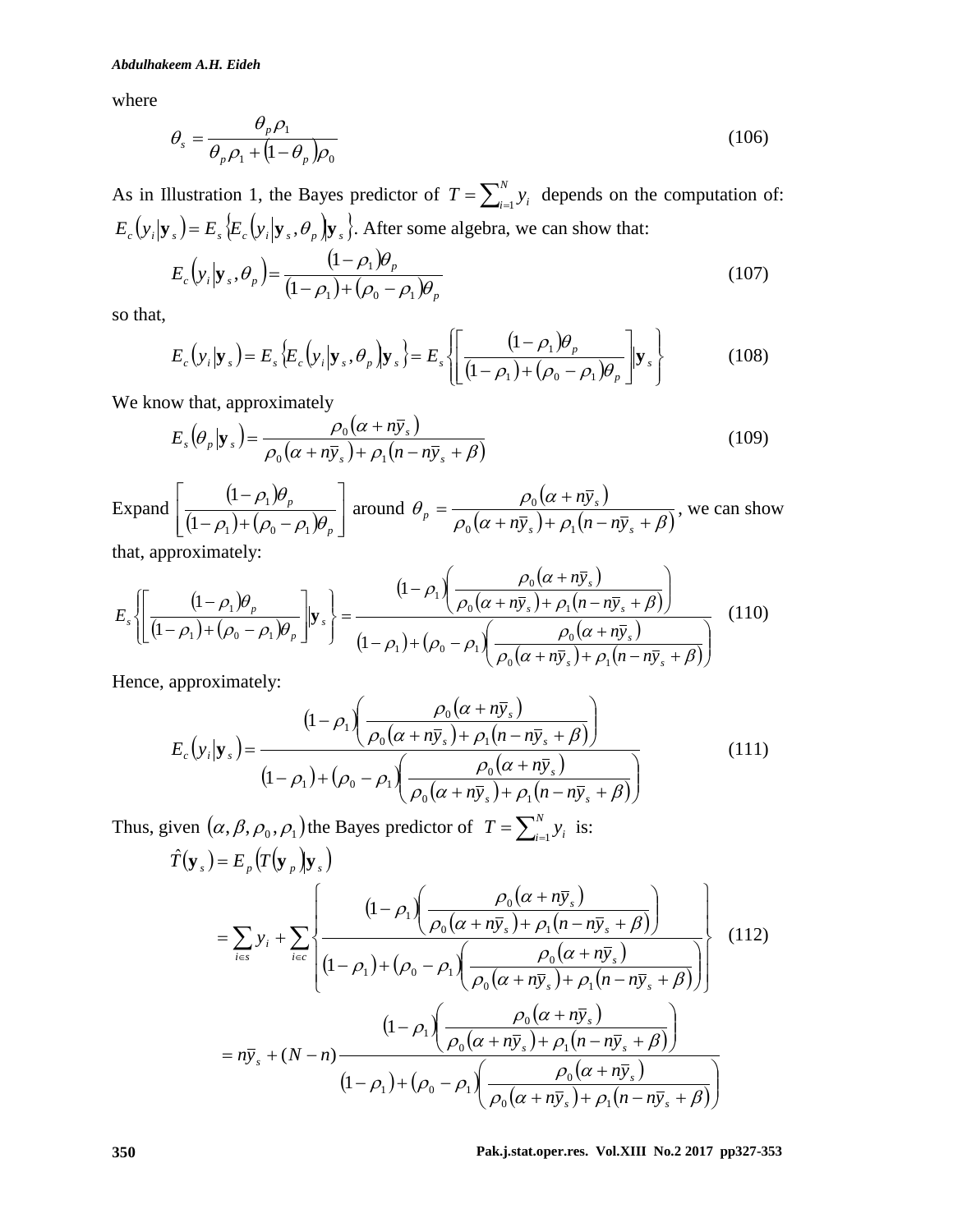Note that if  $\rho_1 = \rho_0$ , that is, the sampling design is noninformative, then the Bayes predictor of  $T = \sum_{i=1}^{N}$  $T = \sum_{i=1}^{N} y_i$  becomes:

$$
\hat{T}(\mathbf{y}_s) = E_p(T(\mathbf{y}_p)|\mathbf{y}_s) = n\bar{y}_s + (N-n)\frac{\alpha + n\bar{y}_s}{\alpha + \beta + n}
$$
\n(113)

which is the classical Bayes predictor obtained under model-based school.

#### **9. Conclusion**

In this paper we introduced the posterior sample and complement-sample distributions under informative sampling, and use them in the analysis of survey data - developing Bayes predictors of finite population totals and estimating the parameters that characterize the superpoulation normal and binomial models. We have seen that several familiar estimators and predictors in common use are shown to be special cases of the present theory, thus providing them a new interpretation. Also, we have shown that many simple Bayesian analyses based on noninformative prior under informative sampling distributions give similar results to standard non-Bayesian approaches under informative sampling. Furthermore, for large sample size  $n$ , for example, the Bayes estimate of  $\theta_p \in \Omega_p$ , shrinkage to  $\bar{y}_s - a_1 \sigma^2$  which is the MLE (or Bayes estimator) under the sample distribution. That is, as the sample size *n* increases, the influence of the prior distribution on sample posterior inferences under informative sampling decreases.

The main features of the present estimators and predictors are their behaviours in terms of the informativeness parameters. Also the use of the Bayes estimators and predictors that ignore the informative sampling design yields biased Bayes estimators and predictors. That is, ignoring the sampling design by not using the weights in the Bayesian statistical inference of survey data can seriously bias the results of the analysis, leading to erroneous conclusions. So, we should incorporate survey design when making survey analytic inferences.

Finally, for simplicity (mathematically handle), and to makes life easy, choose a prior distribution for  $\theta_s$  - the parameters that characterize the sample distribution, and then derive the Bayes estimator for  $\theta_p$  - the parameters that characterize the superpoulation model, via the relationship between  $\theta_p$  and  $\theta_s$  is more convenient than choose a prior distribution for  $\theta_p$ .

I hope that the present theory and the posed approach in this paper, will encourage survey statisticians for further investigations for this vital topic of Bayesian statistical inference from sample survey data.

#### **Acknowledgment**

The author is grateful to professor Ray Chambers for his comments and interest.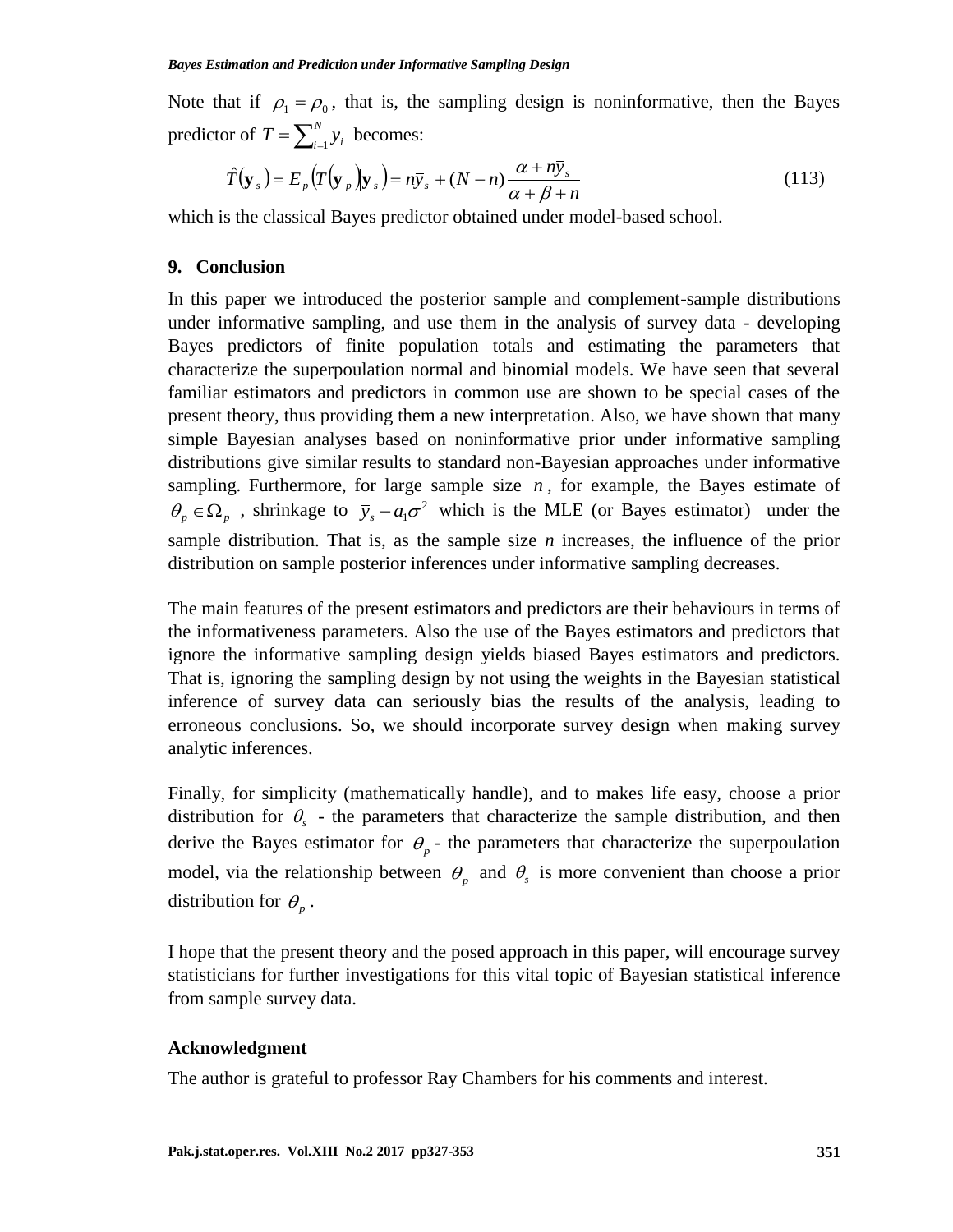# **References**

- 1. Chambers, R. and Skinner, C. (2003). *Analysis of Survey Data*. New York: John Wiley.
- 2. Eideh, A. H. (2003). *Estimation for Longitudinal Survey Data under Informative Sampling*, PhD Thesis, Department of Statistics, Hebrew University of Jerusalem. Israel.
- 3. Eideh, A. H. and Nathan, G. (2006a). The analysis of data from sample surveys under informative sampling. *Acta et Commentationes Universitatis Tartuensis de Mathematica*. *Tartu 2006.* 10*,* 41-51*.*
- 4. Eideh, A. H. and Nathan, G. (2006b). [Fitting Time Series Models for](http://pluto.mscc.huji.ac.il/~gad/papers/Eideh%20Nathan%20Jspi.pdf)  [Longitudinal Survey Data under Informative Sampling.](http://pluto.mscc.huji.ac.il/~gad/papers/Eideh%20Nathan%20Jspi.pdf) *Journal of Statistical Planning and Inference* 136, 3052-306.
- 5. Eideh, A. H. and Nathan, G. (2009). Two-Stage Informative Cluster Sampling with application in Small Area Estimation. *Journal of Statistical Planning and Inference. 139*, pp 3088-3101.
- 6. Eideh, A.H. (2012a). Fitting Variance Components Model and Fixed Effects Model for One-Way Analysis of Variance to Complex Survey Data. *Communications in Statistics – Theory and Methods, 41*, pp 3278-3300*.*
- 7. Eideh, A.H. (2012b). Estimation and Prediction under Nonignorable Nonresponse via Response and Nonresponse Distributions. *Journal of the Indian Society of Agriculture Statistics*, 66(3) 2012, pp. 359-380.
- 8. Gelman, A., Carlin, J.B., Stern, H.S., and Rubin, D.B. (2009). *Bayesian Data Analysis (second edition)*. CHAPMAN & HALL/CRC. New York.
- 9. Kim, D.H. (2002). Bayesian and Empirical Bayesian Analysis under Informative Sampling. *Sankhya*, Volume 64, Series B, Pt.3, pp.267-288.
- 10. Little, R.J. (2012). Calibrated Bayes, an Alternative Inferential Paradigm for Official Statistics. *Journal of Official Statistics*, Vol. 28, No. 3, 2012, pp. 309–334
- 11. Nandram B., Choi, J.W., Shen, G., and Burgos, C. (2006). Bayesian predictive inference under informative sampling and transformation. Appl. Stochastic Models Bus. Ind., 2006; 22:559–572.
- 12. Pfeffermann, D. and Sverchkov, M.(1999). Parametric and semi-parametric estimation of regression models fitted to survey data. *Sankhya*, 61, B, 166-186.
- 13. Pfeffermann, D. and Sverchkov, M.(2003). Fitting Generalized Linear Models under Informative Probability Sampling. In: *Analysis of Survey Data*. (Eds. R. Chambers and C. J. Skinner). New York: Wiley, pp. 175-195.
- 14. Pfeffermann, D., Krieger, A.M, and Rinott, Y.(1998). Parametric distributions of complex survey data under informative probability sampling. *Statistica Sinica* 8,: 1087-1114.
- 15. Pfeffermann, D., Krieger, A.M, and Rinott, Y.(1998).. Parametric distributions of complex survey data under informative probability sampling. *Statistica Sinica* 8: 1087-1114.